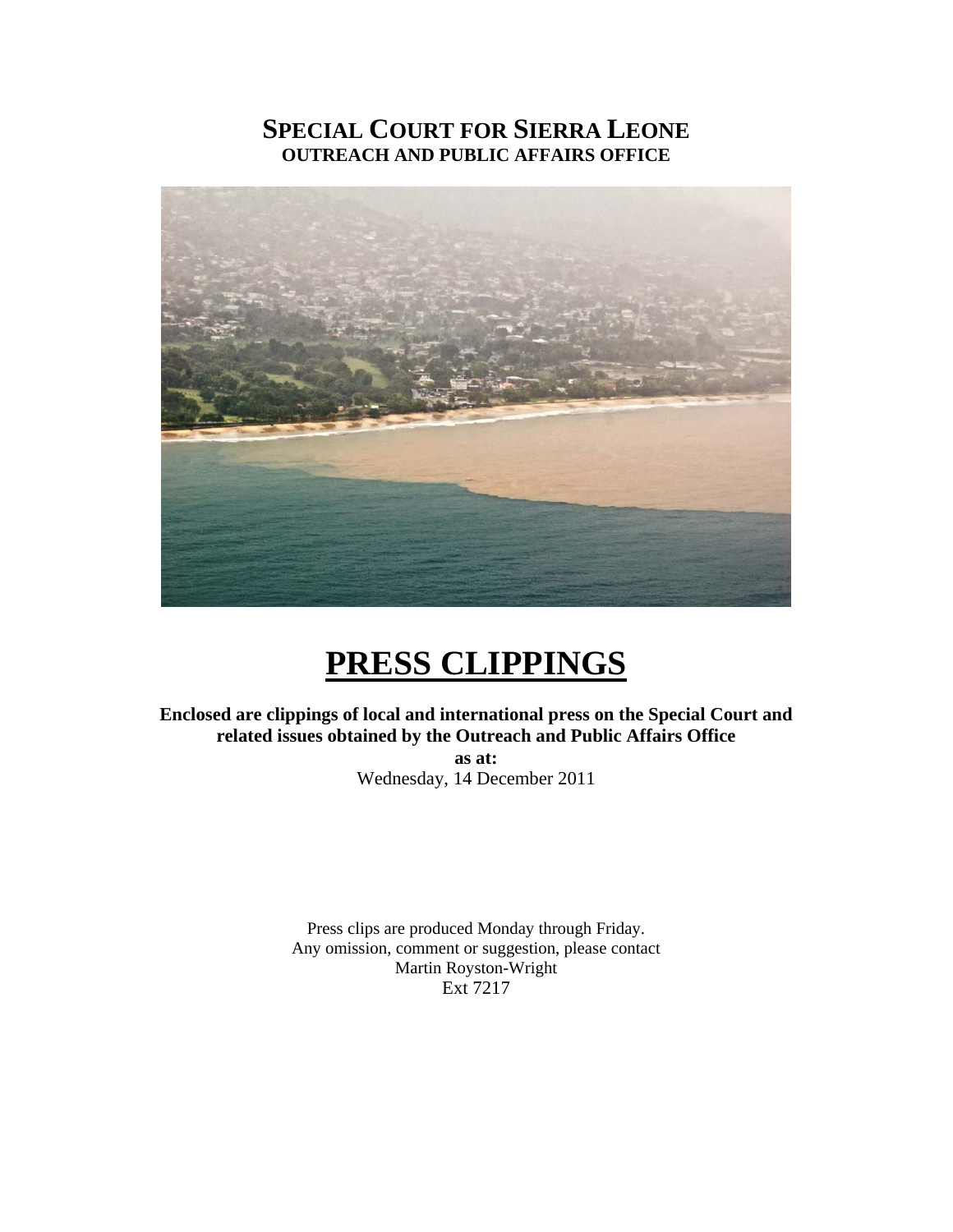| <b>Local News</b>                                                                 |             |
|-----------------------------------------------------------------------------------|-------------|
| Photographers to Collect War Pictures / The New Citizen                           | Page 3      |
| <b>International News</b>                                                         |             |
| Ugandan Judge Elected to Serve on UN World Court / UN News                        | Page 4      |
| Book Review: From SAS to Blood Diamond Wars / The Patriotic Vanguard              | Pages 5-12  |
| Africa's Fatou Bensouda is New ICC Chief Prosecutor / BBC Online                  | Pages 13-16 |
| Horrifying legacy of Khmer Rouge / Reuters                                        | Pages 17-18 |
| <b>ICC Refers Malawi to UN Over Sudan's Bashir / BBC Online</b>                   | Pages 19-20 |
| Africa: The Call for Africa to Arrest Former President George Bush / The New Dawn | Pages 21-23 |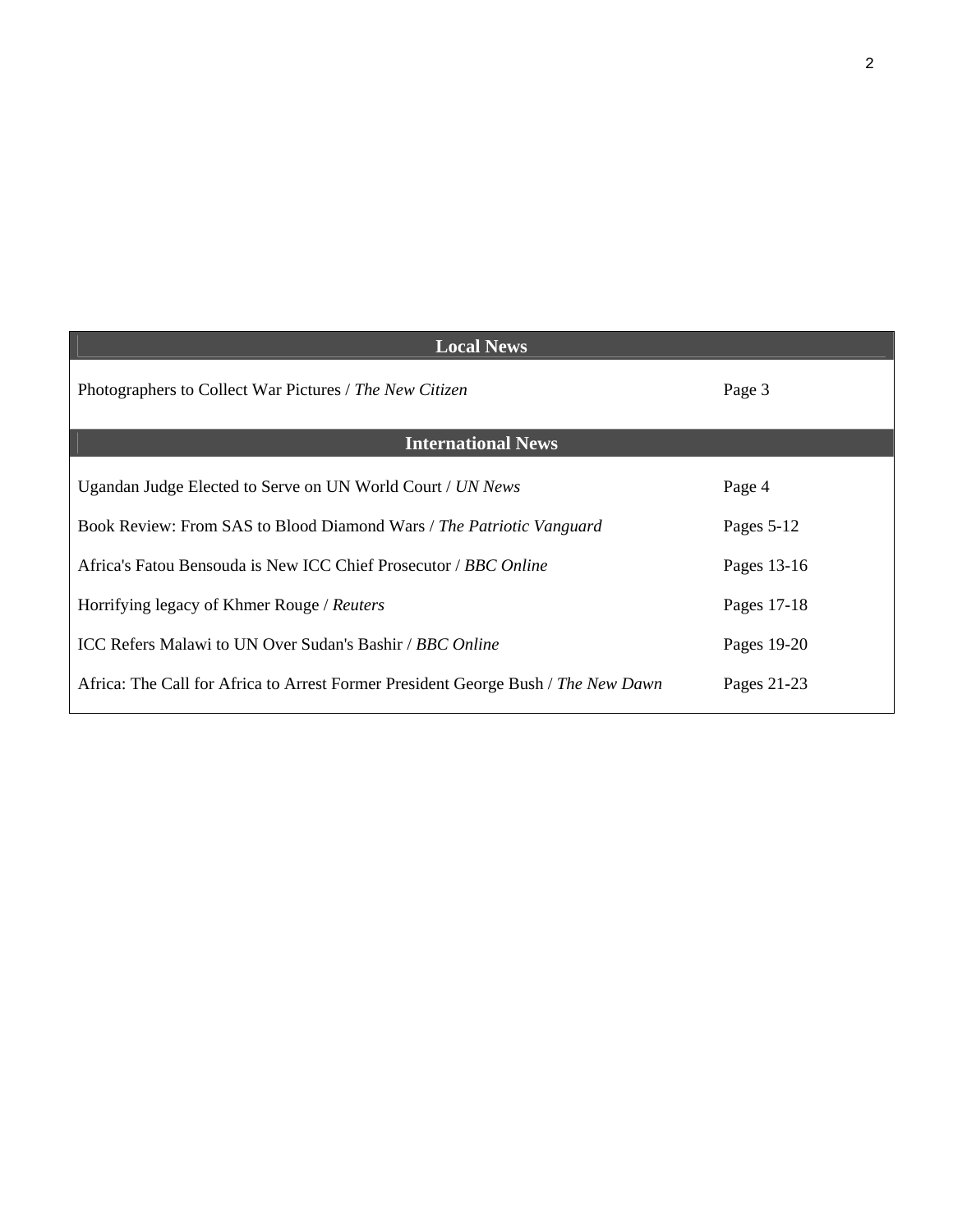# **Photographers To Collect War Pictures**

**By Mukeh Mattia** 

the Sierra Leone Union of Photog raphers (SLUP), in collaboration with the Sierra Leone Peace Museum (SLPM), with funds provided by the Special Court of Sierra Leone, has organized a day's national workshop on outreach, research and collection of war photos at the Madam Wokie Hotel, Damballa Road in Bo.

Addressing Bo District SLUP officials, a member of the Sierra Leone Peace Museum Management Project, Joseph Dumbuya lauded SLUP members for their timely response to their call to provide pictures of the war.

Mr. Dumbuya enlightened that the Peace Museum, which would be opened in 2012, would be dedicated to preserving and telling the history of the country's decade-long conflict, as well as help to promote peace by helping future generations to understand the impact of the conflict and honoring war victims.

The Peace Museum, Mr. Dumbuya stressed, would also create a memorial on its premises for tourists to visit, pictures of the devastating impact of the war, efforts made to bring peace and to remember those who suffered during the war.

He assured his audience that all the pictures to be collecte . and donated to the PSE Je Museum would not o . used for any indictment purpose.

I. his statement, the National President of the Sierra Leone Union of Photographers, Stephen Elogima Momoh lauded the Special Court of Sierra Leone, through the Sierra Leone Peace Museum, for the support and urged

his members to fully cooperate and collect all war and relic photographs for posterity pointing out that pictures bring memory. He admonished his membership to improve themselves so that they can move from the present status of commercial photographing to that of photo journalism.

Earlier in his welcome address, the Vice President of the National Youth Coalition, Allie Katisco Sesay, who chaired the opening ceremony, expressed gratitude to the photography profession of which he is a proud member and encouraged the his colleagues to add more respect to the profession.

On behalf of Government and the Special Court, he appealed to all Sierra Leoneans for their fullest support to the collection of the war photographs.

In their various recommendations at the end of the session, members agreed to explain to their membership, customers and the community about the Peace Museum and its objectives, that photographers and the people of this country go back to their achieves and. search for war photographs, that each picture be given accreditation, that the Copyright Act 2011 be observed and lastly that each district executive identify their own crime scenes for any slaughter house to be showed as legacy.

The Regional Chairman, South, Charles Adu Williams, also delivered a meaningfu! statement.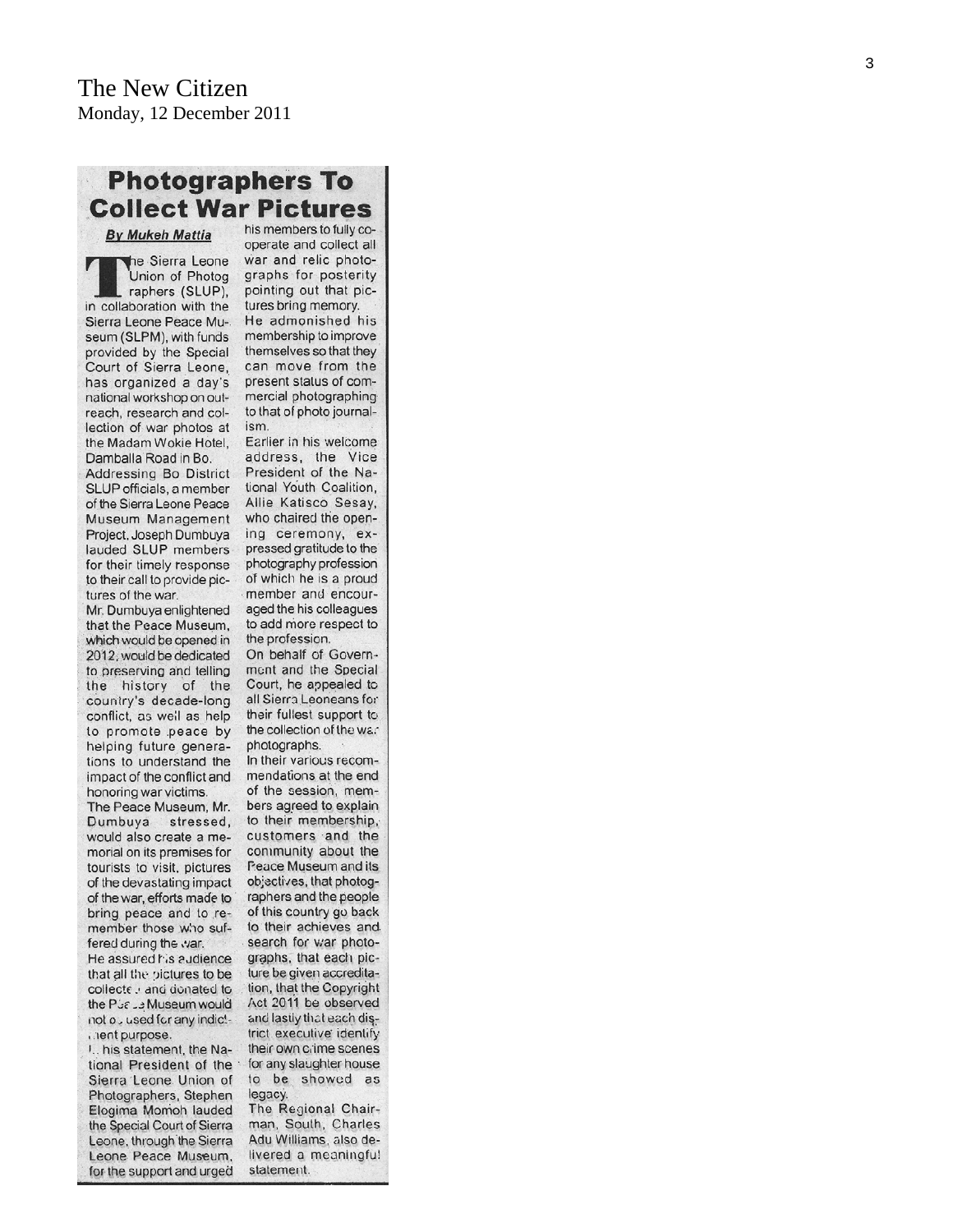# UN News Tuesday, 13 December 2011



#### **Ugandan judge elected to serve on UN World Court**

*The International Court of Justice* 

The General Assembly and the Security Council today elected a Ugandan jurist to fill the final vacancy on the International Court of Justice (ICJ), the principal judicial organ of the United Nations.

Julia Sebutinde obtained an absolute majority in both the Assembly and the Council, a requirement for successful candidates, during voting this afternoon at UN Headquarters in New York.

Ms. Sebutinde obtained 97 votes in the Assembly, compared to 93 for rival candidate Abdul G. Koroma of Sierra Leone, while in the Council she obtained nine votes and Mr. Koroma received six.

The new judge will serve a nine-year term on the ICJ, also known as the World Court, starting on 5 February next year.

She joins Italy's Giorgio Gaja, Hisashi Owada of Japan, Slovakian Peter Tomka and China's Xue Hanqin, who were all elected early last month during the first round of simultaneous voting in the Assembly and Council.

The Assembly and Council had been deadlocked on the final vacancy, with Ms. Sebutinde obtaining a majority in the Assembly and Mr. Koroma a majority in the Council during previous rounds of voting.

Judges are chosen on the basis of their qualifications, not their nationality, but no two judges can be from the same country. Effort is also taken to ensure that the principal legal systems of the world are reflected in the composition of the court.

Established in 1945, and based in The Hague in the Netherlands, the ICJ settles legal disputes between States and gives advisory opinions on legal questions that have been referred to it by other authorized UN organs.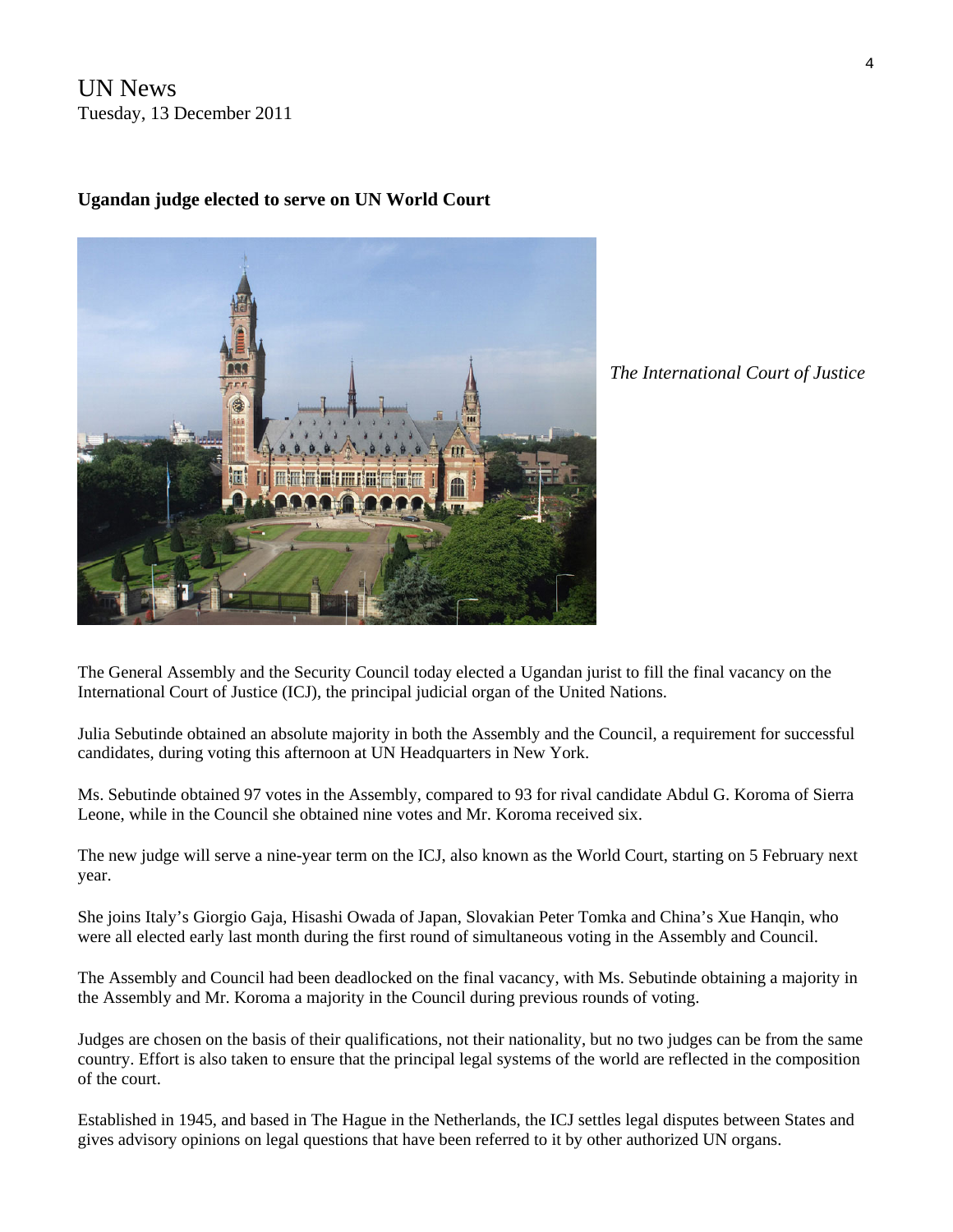# The Patriotic Vanguard Wednesday, 14 December 2011

#### **Book Review: From SAS to Blood Diamond Wars**



Crossing the River… From SAS to Blood Diamond Wars By Hamish Ross and Fred Marafono, MBE.

**Review by Alfred Munda SamForay, USA.**

*"He who knows how to swim but has a brother who cannot swim still has a problem".* **Mende Proverb, Sierra Leone.**

The Sierra Leone International Airport at Lungi designated by the International Air Transport Association as FNA is only eight miles by road to Tagrin Ferry Terminal, the principal entry point into the country. In 1994 when one arrived at the ferry terminal one had to decide whether to return to Lungi and take the next available flight to safer shores abroad as many did during the country's eleven year civil war; or cross the river into Freetown, the capital of Sierra Leone as very few people did during the war. If one decided to venture ten miles across the Sierra Leone River, whether by helicopter, speed boat or ferry, there were no guarantees for safe or expedient arrival to the other side of the river.

Beyond the Sierra Leone River also known as River Rokel, the blue horizon of the Atlantic Ocean is abruptly interrupted by the imposing mountains that gave the country its name by Portuguese explorers Sierra Lyoa, anglicized to Sierra Leone, the Lion Mountains. Beyond these mountains there remained a land of unrest and uncertainty. Between 1991 and 2002 Sierra Leone once known as the Land of Iron and Diamonds acquired the dubious distinction of becoming the land of blood diamond wars. A bloody civil war fought not so much to acquire or hold on to territory but to use the country's most precious natural resource – gem diamonds – to barter for arms and ammunition on the international arms market. For those inhabitants of Sierra Leone with nowhere else to go there remained only God and the mountains He created to keep watch over them.

But there were a few people who did not have to be in Sierra Leone who chose to cross the river into this man-made hell on earth. Men like former High Commissioner of the United Kingdom to Sierra Leone, Peter Penfold, Nigerian man-of war, Gen. Maxwell Khobe and, of course, the subject of this book, Kauata Marafono (photo), hereafter referred to by his preferred name Fred, a former member of the British elite and highly secretive Special Air Service (SAS). Fred is of Fijian nationality with no ancestral ties to Sierra Leone. The destinies of those who crossed the river into Sierra Leone no doubt became permanently tied to the destiny of the six million people who call Sierra Leone home – for better or for worse. For men such as Fred, history has no choice but to induct them into a fraternity of those who as never before in the Sierra Leone's tumultuous history vowed to "pledge our devotion, our strength, and our might. Thy cause to defend and to stand for thy right," as the National Anthem of Sierra Leone so aptly puts it.

This is the story of "From SAS to Blood Diamond Wars" by Dr. Hamish Ross, himself a former member of the Royal Air Force and retired educator who has distinguished himself in the area of historical military figures perhaps best known and perhaps best known for his biography of Blair "Paddy" Mayne, the co-founder of the SAS. As with his previous works, Dr. Ross once again has deployed his pen to tell the story of a man not quite unlike Paddy Mayne. Two men actually – Fred Marafano and Samuel Hinga Norman – both retired military men. As Deputy Minister of Defence, Hinga Norman was hired by the people of Sierra Leone to defend his country of birth without the means to do so. The other, Fred Marafono was hired by a brotherhood known simply as Executive Outcomes to defend a country he may or may never have heard of before he joined the brotherhood. Both men born about the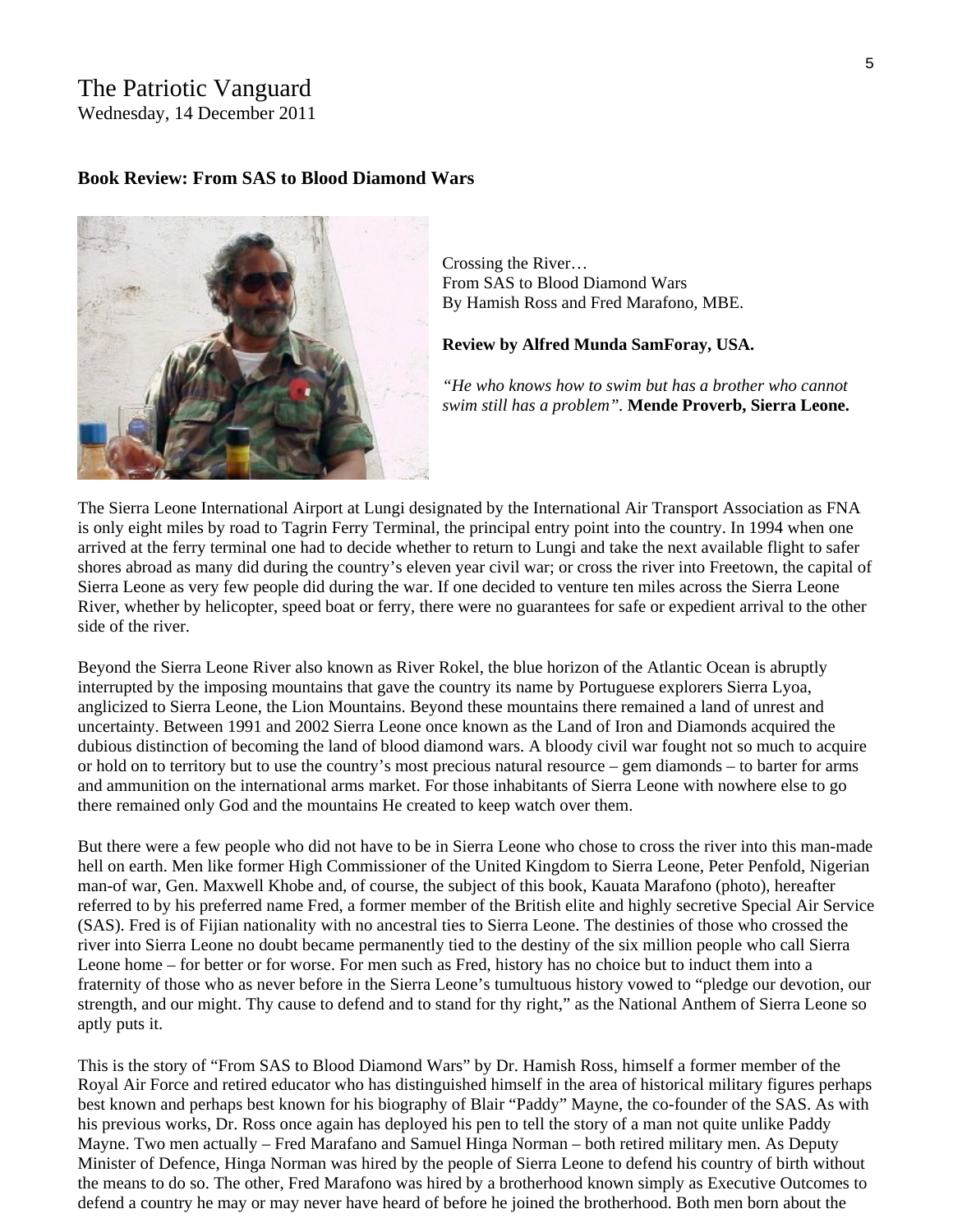same time like twins of different parents – Fred in Fiji in December 1940 and Norman in Sierra Leone in January 1940.

Like Hinga Norman, Fred came from a warrior family; his father was retired from British military service and encouraged his son to follow in his footsteps. Hinga Norman's father, Ngolo Vonjo, was a warrior in his own rights. His frequent and persistent wars against his Temne neighbours in the north earned him the nickname Noorma, which in the Mende language means "one who persists in a cause" The name was later anglicized to Norman and became the family name when Hinga Norman's elder brother, Albert, joined the Royal Sierra Leone Military Forces. It was the older sibling who encouraged Hinga Norman to join the army at the age of fourteen and later the Royal Academy at Mons. It was the war between the Temnes in the north and the Mendes in the south which Hinga Norman's father championed that established the boundary between Mende land in the south and the Temnes in the north at a place by the Taia River the Mendes called Mo-Ngele (Mongere) "the place of the great sky" beyond the reach of their enemies.

Both Fred and Hinga Norman who might as well have come from different planets fast became as though they were twins by different mothers who attended different schools together. They were like two parallel universes that altered their courses purposely in order to collide or collude with each other on some cosmic grand plan. It was as though they were appointed by God to meet at what Winston Churchill would have called Sierra Leone's finest hour. Barely days after meeting each other Fred and Norman became comrades in arms. While in Bo Fred came to know through his own sources that the Revolutionary United Front (RUF) rebels were mingling with the townspeople looking for an easy target to kidnap or assassinate.

"Until they made their move, though, it was not possible to determine friend from foe. However, there was one likely target – Chief Hinga Norman." Sensing imminent danger to his friend, Fred took upon himself the role of a savior. "As he was paying the bill, the hands of the clock on the wall in Reception were pointing at 10 o'clock; Chief Norman arrived and Fred took him by the arm and led him straight to his waiting vehicle." (Pp. 13 – 14).

As the days progressed, it was fast becoming clear to both men that the destiny of one was becoming the destiny of the other. "And as he thought over what he had done in Bo, extracting Hinga Norman from a vulnerable situation, Fred realized he was forming a commitment to the man. He responded to Hinga Norman's integrity" (P. 15).

All the years I knew Chief Norman, I came to learn that when he first meets someone for the first time he assessed the person thoroughly as to whether they really were what they said they were and from there on treated them accordingly. Obviously, this was precisely what he did to Fred Marafono.

"He said 'Fred,' and he looked at me for a long time, and he smiled and he said 'Fred,' you have a country, you don't need to get involved in this sort of situation; you have a country that you can go to. Why do you get involved?" This is perhaps the point of this book. This was Hinga Norman's way of saying, why did you cross the river. And having crossed the river and seeing the hopelessness of our situation, why didn't go back to your country?

"Chief, if I was to turn my back on you, every time I heard something about Sierra Leone on the news, especially you fighting the war, I would feel very guilty for leaving you when you most needed me. I would carry that burden for the rest of my life." This was the SAS code as Fred understood it. This is the code of Special Forces all over the world; it is the motto of the United States Marine Corps - Semper Fideles – "Always Faithful". Never leave brother or sister behind, dead, alive or wounded. As a soldier and a traditional Mende warrior, Hinga Norman understood this as well. As the Mende people say, "He who knows how to swim but has a brother, who cannot swim, still has a problem." From here on, whether they each realized it or not Hinga Norman's problem was now Fred Marafono's problem; and perhaps most importantly, Hinga Norman's country was now Fred's country; and his people were now Fred's people

So you know by now that this book is not a book about military history, espionage or mercenaries. From SAS to Blood Diamond Wars is a story of those who with superior skills and much of the advantages of this world, decided to cross the river to be their brother's and sister's keeper. It is the story of six million men, women and children trapped behind a river they could not cross on their own; endangered by a band of sadistic rebels called the Revolutionary United Front (RUF) led by an aimless revolutionary called Foday Saybana Sankoh and told by one of the world's most adventurous story tellers. In its historical context, From SAS… is the story of those who persist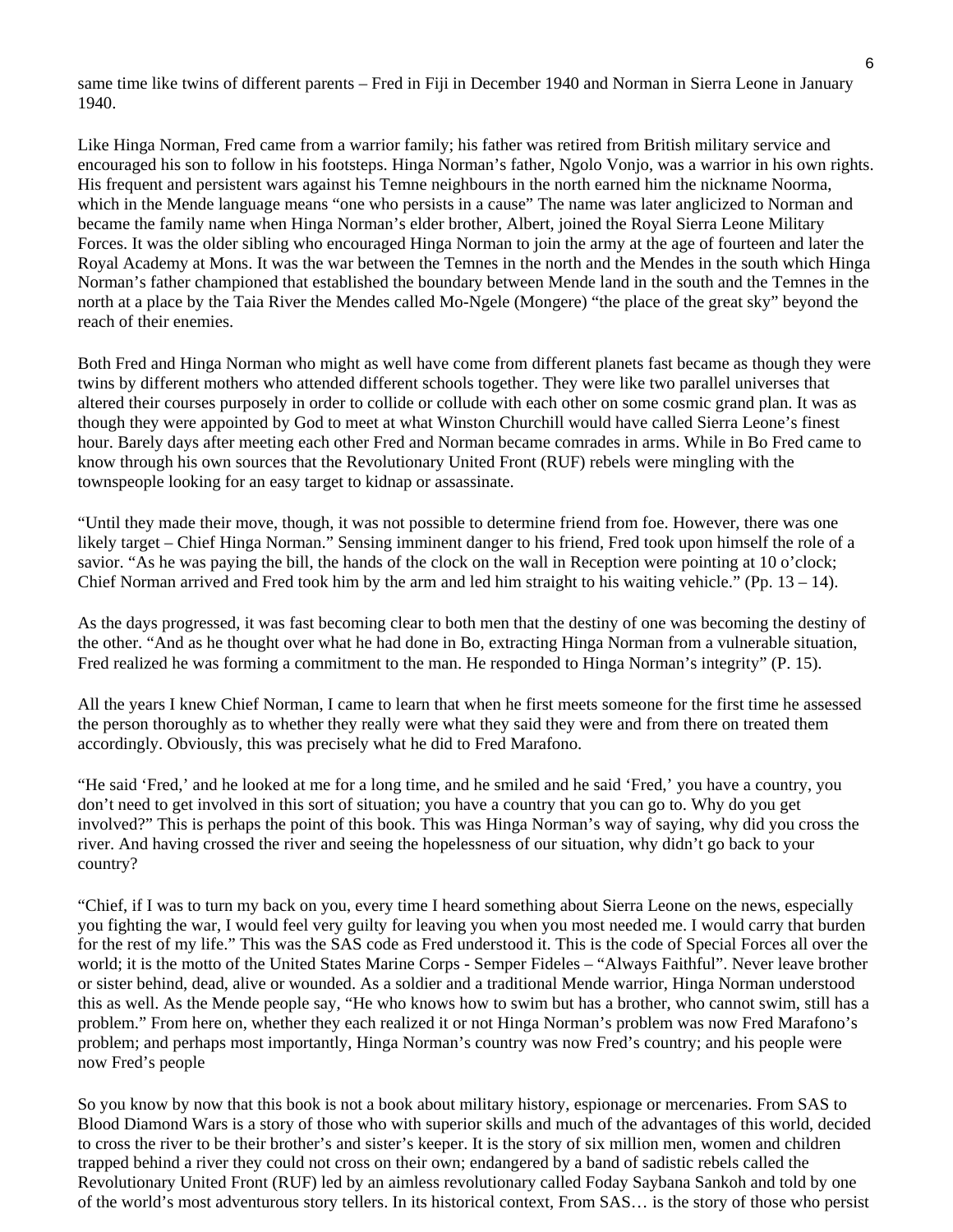in a cause to the end, no matter what the outcome. Of those who as Jesus Christ stated, put their hands on the plow and never look back, whatever the cost.

Even if you are not a student of military history; even if you have never heard of Sierra Leone; even if you never saw Hollywood's version of the Sierra Leone story called Blood Diamonds, starring Leonardo DeCaprio, you too are about to cross the river into one of Africa's mysterious stories of blood, sweat and courage.

As a native born Sierra Leonean; as one who met Fred Marafono on several occasions during his war years in Sierra Leone; as kith and kin to the greatest hero of the war in Sierra Leone, Chief Samuel Hinga Norman, and member of the High Command of the Sierra Leone Civil Defence Forces (SL-CDF), the organization of civil warriors Norman founded to defend the State when the constitutional army turned against the people; as one of the authors of the May 2001 ceasefire agreement between the rebels and the CDF, this is also my story. Indeed it is the story of all peace loving men and women everywhere who did what was within their power to bring peace and civility to Sierra Leone. By so eloquently telling the story of Fred Marafono and his kinship with the principal defender of Sierra Leone, Sam Hinga Norman, and Hamish Ross has told our story and the story of the "Land that we love, our Sierra Leone".

#### **The Peter Penfold Connection**

From SAS to Blood Diamond Wars is actually a book about three men: Peter Penfold, Hinga Norman and Fred Marafano. It is not in a true sense a story of the lives of these men; rather it is the story of their careers. More correctly, it is the story of how the brilliant careers of Penfold, Norman and Marafano came to an end. It is like three distant planets colliding at a time and place in history and each bringing his career and his sense of duty and honor to its logical, or rather illogical conclusion.

Peter Penfold was a career diplomat in Her Majesty's Service. As High Commissioner of the United Kingdom to the former British colony of Sierra Leone Penfold's devotion to the Crown, the people of Sierra Leone and what his considered as his duty to preserve the nascent democracy in Sierra Leone not only put him in the bull's eye for political correctness gone amuck in the Foreign Office, it also put him in the line of fire in Sierra Leone's blood diamond wars.

"In March (1997) a man arrived in the country who would become so committed to supporting this fragile democracy that it would cost him his diplomatic career, but earn him the highest honour that Sierra Leone could confer: the new British High Commissioner, Peter Penfold." (Page 55) By the time Penfold left Sierra Leone and ultimately the diplomatic service, it is not clear whether he had re-shaped Sierra Leone's history or whether the country which had become his home away from home had shaped or re-shaped his life for good. What is clear from the book is that Penfold's admiration for the people of Sierra Leone for their courage almost under impossible odds, is only matched by country's admiration for perhaps the most colourful and controversial diplomat in Sierra Leone's history as a sovereign notion. For his part, Penfold does not camouflage his feelings about Sierra Leone with diplomatic jargon.

"They showed me how to remove an illegal military government peacefully and to usher in a democratic civilian government." One story among many had a particular and enduring influence on Penfold. "One person who had had his hand chopped off by the rebels because he had voted was asked how he now felt about democracy and about voting. And he waved the other hand said, I have this hand, I can use this one next time to vote." This caused Penfold to wonder if the guardians of democracy in Britain (or anywhere else in the Western world would bother to vote if they feared losing a hand. "I there was fully committed to the struggle to ensure that this fledgling democracy did not wither and perish." (Page 55)

Away from Hinga Norman, Peter Penfold whom the Temnes of the Northern Region of Sierra Leone crowned Komrabai, continues to shape (or be shaped by) Sierra Leone and its people. Komrabai is an honoured citizen among the Temnes much like the title "sagamore" was used by the American Indian Tribes of the northeastern United States to describe a lesser chief or a great man among the tribe to whom the true chief - or Paramount Chief in Sierra Leone - would look for wisdom and advice. To this day "The Sagamore of the Wabash" award is given by the Governor of the American state of Indiana as the highest honour the state can award an individual. It is a personal tribute to those who have crossed the river and rendered a distinguished service to others.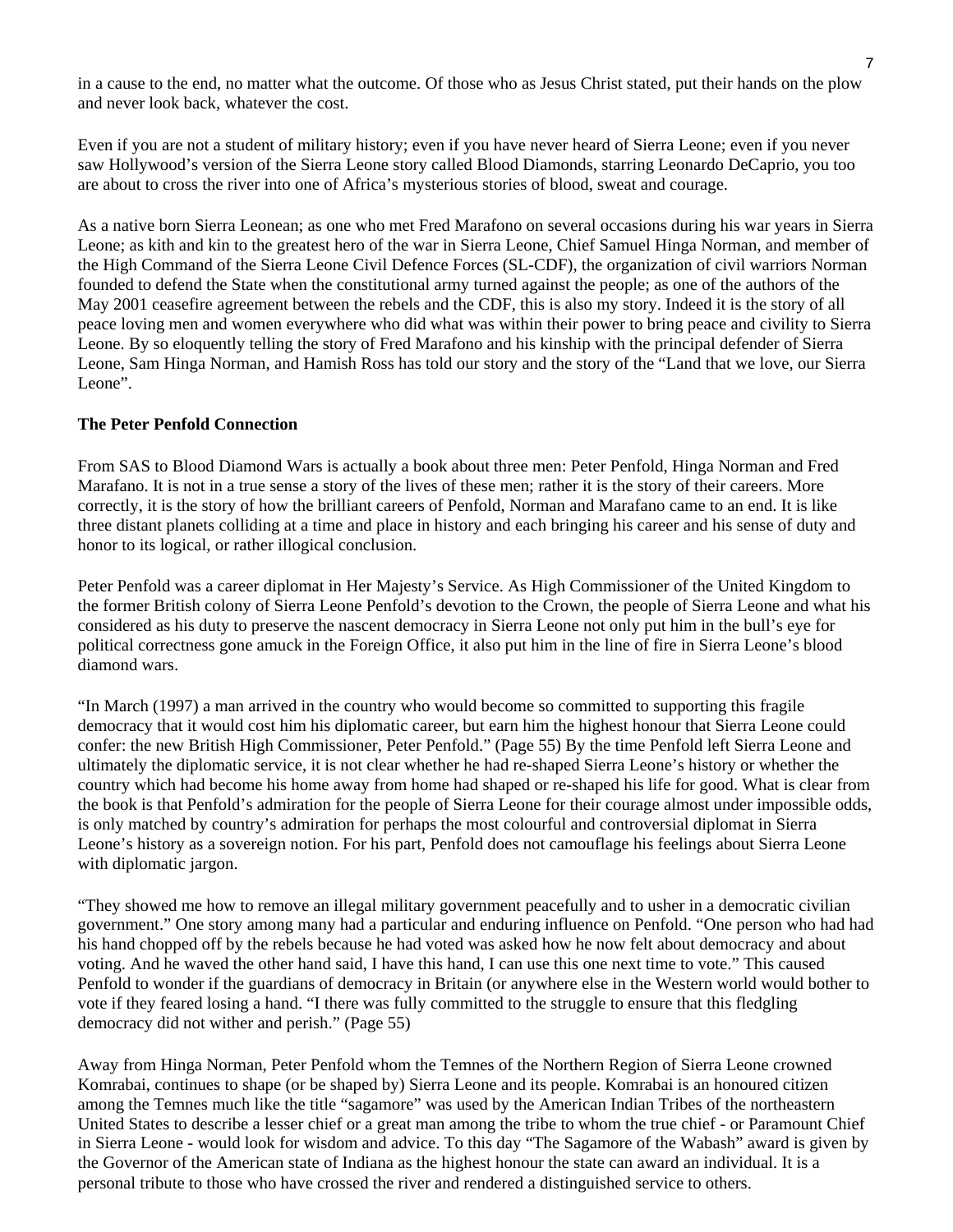"Honorary Paramount Chiefs are few and far in between in the twentieth century, the Queen and Prince Philip had the title conferred on them, and now Peter enfold joined the ranks of a select number. At risk to his own life, he had responded to the country's need at the time of the coup, and he sustained strong support over the monthsits government was in exile, and he did so (as it turned out) at a cost to his professional career. But not to his standing as a man." (Page 116)

#### **The Mystique of the Kamajors**

It is impossible to tell the story of the war in Sierra Leone without the group that Chief Hinga Norman organized to resist the junta and restore the constitutional government of President Tejan Kabbah – the Sierra Leone Civil Defence Forces (SL-CDF, or CDF for short). The CDF comprised of six traditional hunting societies from various ethnic groups throughout the country, namely Donsos, Gbethis, Hunting Society, Kapras, Kamajors and Tamaboros. But for most people inside and outside the country, the largest group, Kamajors comprising mainly of traditional hunters from Norman's own Mende tribe from the South and East of the country are the dominant group and the words CDF and Kamajors are often used interchangeably.

Despite their ethnic and regional diversity, what members of all the CDF shared in common was their belief in the supernatural - in particular, their belief in their divine empowerment to be invincible to bullets, fire, snake bites and poisoning. Although Westerners find such claims especially the one about being invincible to bullets hard if not impossible to believe, once you spend time with these people as Fred and some of his Western colleagues did, you are compelled to admire, if not believe along with them. And if you are already a believer in the biblical miracles of how the Hebrews crossed the Red Sea or how they were able to bring down the walls of Jericho on their way to the Promised Land, you will find it easier to believe the mystique of the Kamajors. "At the time we didn't realize why because from that moment on it was the turning point, I believe because if weapons were to get to these people – they have this belief that they are in invincible". (Page.90) This is how the Fred describes how he felt after witnessing the "bullet diversion" demonstration the Kamajors had shown at their home at Base Zero at Talia, Yawbeko Chiefdom with a chicken hanging from a rope being shot at by a bodyguard to ECOMOG Task Force Commander, later Sierra Leone's Chief of Defence Staff, Gen. Maxwell Khobe.

"Whatever the reason for the bodyguard consistently missing the target with his own weapon (later there were stories about initiates to the Kamajors fire at with doctored ammunition and having survived, convinced it was by some miraculous power, they believed themselves to be invulnerable) this demonstration begs questions". Although one of Fred's colleagues named Juba (the pilot) tried to offer some rather convoluted explanation, it seems the book somewhat convinces the reader that the there was indeed some truth to the Kamajor mystique – whatever its source.

In the version of the story that I got from Chief Norman, following this rather unusual demonstration, he instructed the Kamajors never again to repeat this performance in the presence of Westerners. Norman's fear was that if Westerners became convinced that there was a group of warriors in Sierra Leone who had such miraculous ability to immune themselves from bullets it would scare the Westerners and cause them to destroy the society. In fact Mr. Norman was convinced that part of the purpose for establishing the Special Court for Sierra Leone was to get first hand testimonies from Kamajor witnesses of the power behind the movement.

#### **Last Enemy: The Special Court for Sierra Leone**

Even though this book set out to discuss the path Fred Marafono took from the SAS to Blood Diamond Wars, none the less, the book does tremendous justice to the man Fred had taken as a friend, mentor and comrade-in-arms, Sam Hinga Norman. From Chapter 2 to the end of the book, the authors make Hinga Norman integral to the story. Although not much is said about Norman's early life, schooling or his military career in the colonial as well as Republic of Sierra Leone Military Forces, the reader gets a healthy dose of Hinga Norman the soldier-statesman; Hinga Norman the family man as well as Hinga Norman the man who as his name Norman (or Noorma, one who persists) implies stays true to his personal beliefs in himself and his country to the very end.

The book also brings into focus the love-hate relationship between President Ahmad Tejan Kabbah and Chief Hinga Norman. Anyone who worked with these two men as I did during the interregnum was well aware that Norman and Kabbah were like night and day – they saw life and their roles in government differently. Norman was a free spender to whom money was an instrument to do what he liked to do most – make friends and influence people and events. Or to provide for his endless list of dependents. Kabbah is a thrifty man both in his private as well as public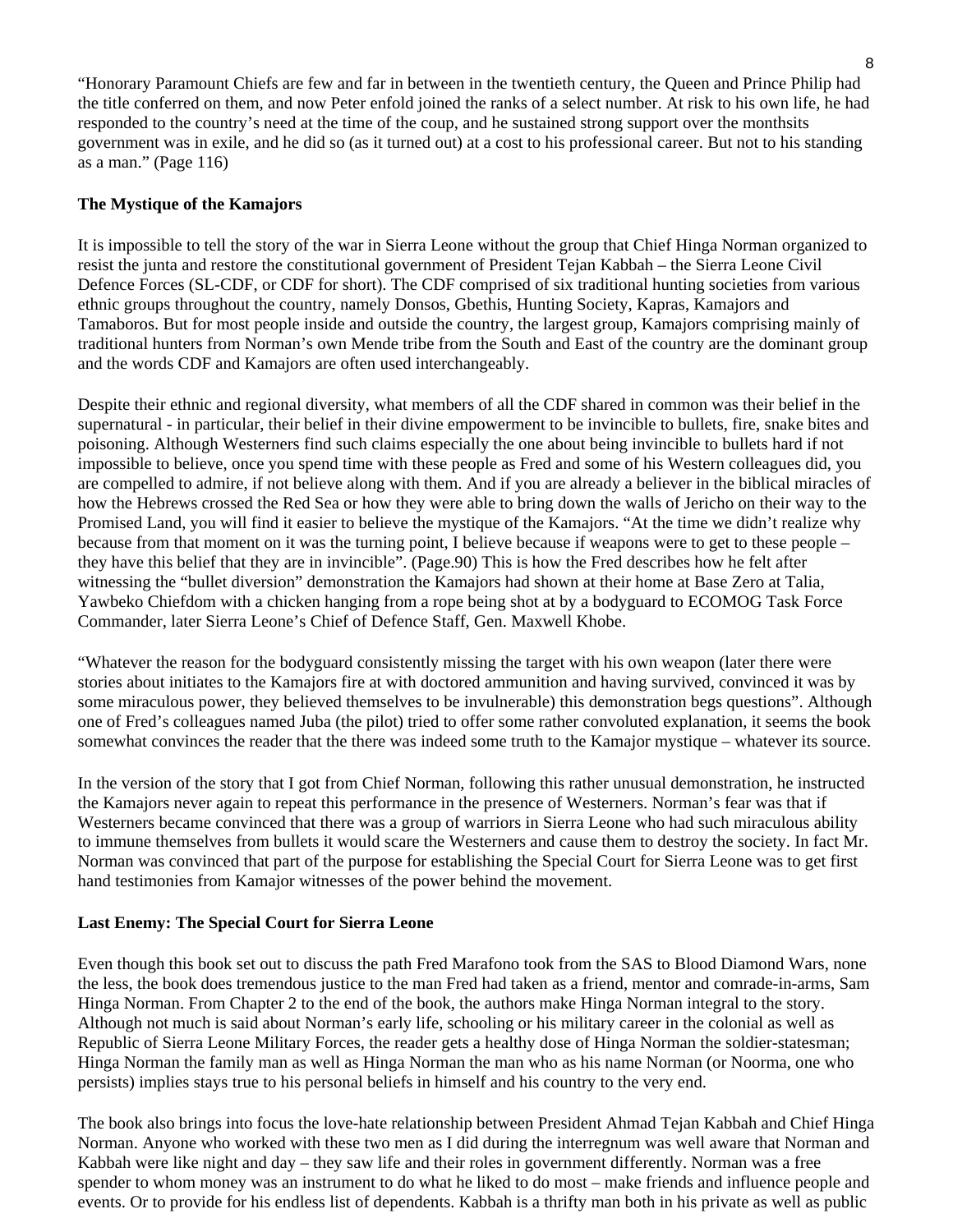life. Norman was not very easy to provoke and was easy to forgive if not forget. Kabbah recalled petty grudges for years on end.

It all came to a head on March 10 2003 while Mr. Norman was at his office at the Ministry of Internal Affairs. According to Norman, his phone rang and it was President Kabbah on the other end of the phone. He said he just called to say hello. But a few minutes later, Norman was arrested, placed in handcuffs and carried off to an old slave dungeon on Bonthe Island off the coast of Sierra Leone. As late as a couple of years ago when I spoke to Mr. Kabbah, he swore to me on his mother's grave that he had no fore-knowledge of the arrest of his minister in charge of police, immigrations, drug enforcement and boarder control. About his insistent denials, Peter Penfold says:

As far as I am concerned, he had no excuse either way. He is damned if he did know and he is damned if he didn't know. And he is damned because, when it did happen he didn't say a thing. Because if he did then he was obviously acquiescing – and that was terrible, because he knew it was happening to a person who he owed his position to; if he didn't know, as far as I am concerned, he is damned because he is the president of this country, it is his own policemen who were going to arrest and drag out his Minister of Internal Affairs." (Page 163).

A very spiritual man, Chief Hinga Norman saw this danger emerging:

"I had a dream – resident Kabbah said he was tired of my business, he was therefore going to get rid of me. He drew a machete from the sleeve of his gown to strike, but before he could, I automatically woke up." (Page156).

The Special Court for Sierra Leone was the result of a special arrangement between the government of Sierra Leone under former President Ahmad Tejan Kabbah, a retired UN bureaucrat, and the United Nations. Its state purpose was to try those who bore the greatest responsibility for war crimes, crimes against humanity and violations of ordinary humanitarian laws during the eleven-year civil war in Sierra Leone. Although conceived out of noble ideas, these ideas got derailed by both local politicians in Sierra Leone - least of all. President Kabbah himself -who simply did not have the testicular fortitude to man up to international politics, to wit:

"And indeed the pattern of violations by alleged perpetrators show the massive imbalance among the combatants: the RUF plus an unidentified group of rebels account for almost 70%; the AFRC almost 10%; the Sierra Leone Army almost 7%; the CDF almost 6%; a category termed unknown 5%; and ECOMOG almost 1%." (Page157)

This according to data obtained from the Truth & Reconciliation database. Yet the Special Court brought to trial an equal number of indictees, 3 AFRC, 3 CDF and 3 RUF. The leader of the RUF, Cpl. Foday Sankoh dies in custody. The RUF field commander Sam "Maskita" Bockarie, died without being brought to trial and the leader of the junta that allowed the rebels to enter Freetown on January 6, 1999 resulting in the deaths of over 6,000 civilians, escaped and was later declared dead.

Although the book does not cover Norman's early career in the Sierra Leone Army, it is worth noting that his first brush with death came when he was found guilty of treason for his role in the military intervention of the 1967 general elections and placed on death row by then Prime Minister and later President Siaka P. Stevens. During the early part of the war, Norman was also the target of the RUF as later confessed to him by his fellow RUF indictees of the Special Court. While in Liberia trying to organize the CDF to reverse the AFRC coup, Norman was also targeted by then Liberian President, Charles Taylor, presently on trial for war crimes allegedly arming the RUF rebels in exchange for diamonds in the Sierra Leone civil war infamously referred to as the blood diamond war.

Like a cat with nine lives, having survived all these near-death experiences, Sam Hinga Norman finally met his last enemy in the Special Court set up by his friend and former boss, President Tejan Kabbah, for whom Norman had twice taken up arms to restore to power. Kabbah's government was removed first by his own military in May 1997 and then by the RUF in January 1999. With a friend like Kabbah, Norman obviously did not need any enemies. But he did have one that he could not escape from: The so-called Special Court for Sierra Leone. So-called, because the only thing special about the Special Court for Sierra Leone is that it was full of lies and incompetent prosecutors with no prior experience with international jurisprudence. To wit,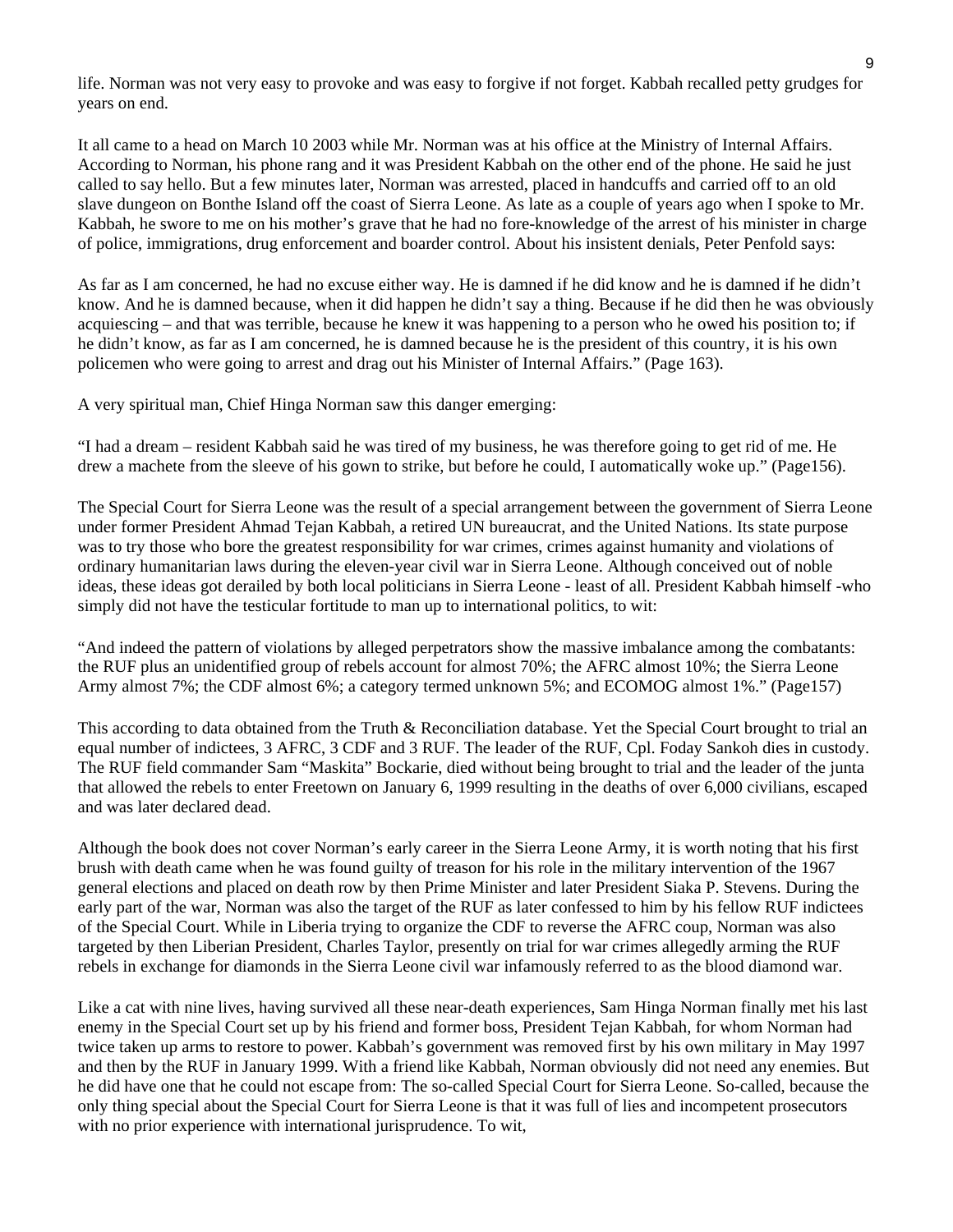"On the day that Hinga Norman was arrested, Special Court Registrar, the Briton, Robin Vincent, disclosed that Hinga Norman would be held in a country outside of Sierra Leone. In reality, he was already on his way to a cell in Bonthe." (Page 157)

Mr. Norman kept a detailed account of his activities throughout his incarceration from Bonthe Island to almost the last day of his life. This book appears to rely heavily on the entries in that diary.

"In his prison cell, the man who has cause to feel wronged and abandoned was allowed a notebook and a pen; his first entry was made four days later. In it and in the earliest entries, he writes not expressing feelings of self pity or outrage at his plight: He describes his dreams." (Page 159).

It appears officials at the Special Court or the government of Sierra Leone must have been aware of Mr. Norman's journal. For shortly after his death in Dakar, someone frantically searched his room trying to get hold of this diary, but it was too late, the diary had already left the country and is now part of the Norman Family Papers in Sierra Leone and abroad.

Following the botched-up operation to replace the hi he had broken during his arrest, Norman wrote what were to be his last words in his diary:

"The operation was successfully carried out, and Hinga Norman's adopted son, Lansana Jawara, arrived in Senegal to be of support," he wrote. "He (Jawara) turned up at L'Hopital de La Dantec, only to be told that his father had not been admitted there but at Hospital Aristede Le Dantec." (Contrary to another example the lies and misinformation of the Special Court). (age 185).

#### **And then it all ended so suddenly…**

."Lansana was informed that the nursing staff had to go home "because security closed the wing where Chief Norman was admitted at at night. From February through until q9, there was bleeding from the wound. The following day, Hinga Norman collapsed and required a transfusion of two pints of blood. And the next morning, after breakfast, he seemed to be at the point of collapsing again. Dr. Harding, the Special Court's doctor was there; other doctors were called, and one suggested the patient be moved to intensive care.

But Dr. Harding said the hospital needed to go through security procedure first before transferring Chief Norman to the intensive care unit. At this stage I asked Dr. Harding which he thought was his priority, the security clearance or the life of my father, but he simly ignored me.

Lansana was then asked to leave the room, but he refused. A few minutes later, Oscar Lina, the Old Lion, was dead." (Page 185)

The book concludes with fight the rebels, our appendices about the Swiss Consul-General hostage crisis, a comparative cost of the private companies hired to fight the rebels, the testimony of Sir David Richards for Norman at the Special Court, and the observations on the autopsy of Chief Hinga Norman by the former Vice President of Sierra Leone, Dr. Albert Joe Demby

#### **Final Comments**

It goes without saying that from the accounts given above, that Hinga Norman,s blood is on the hands of so many people – the Sierra Leone Police who caused the injury that led to his death; Special court which constantly lied about Mr. Norman's medical conditions to deceive the public about the true state of his health; Ray Cardinal, Chief Detention at the Special Court; Dr. Donald Harding, the physician who swore, according to the Hippocratic Oath to "first d, to name a few. no harm" but refused to allow Mr. Norman appropriate medical treatment for his condition.

But the man who bears the greatest responsibility (to use the jargon of the Special Court) for the atrocities committed against the people of Sierra Leone, who saw it coming and did nothing to prevent it; who twice boarded the helicopter and left the people behind the river they could not cross; who betrayed his own friend and confidante and handed him over to be murdered in cold blood, was Alhaji Ahmad Tejan Kabbah, President of the Republic of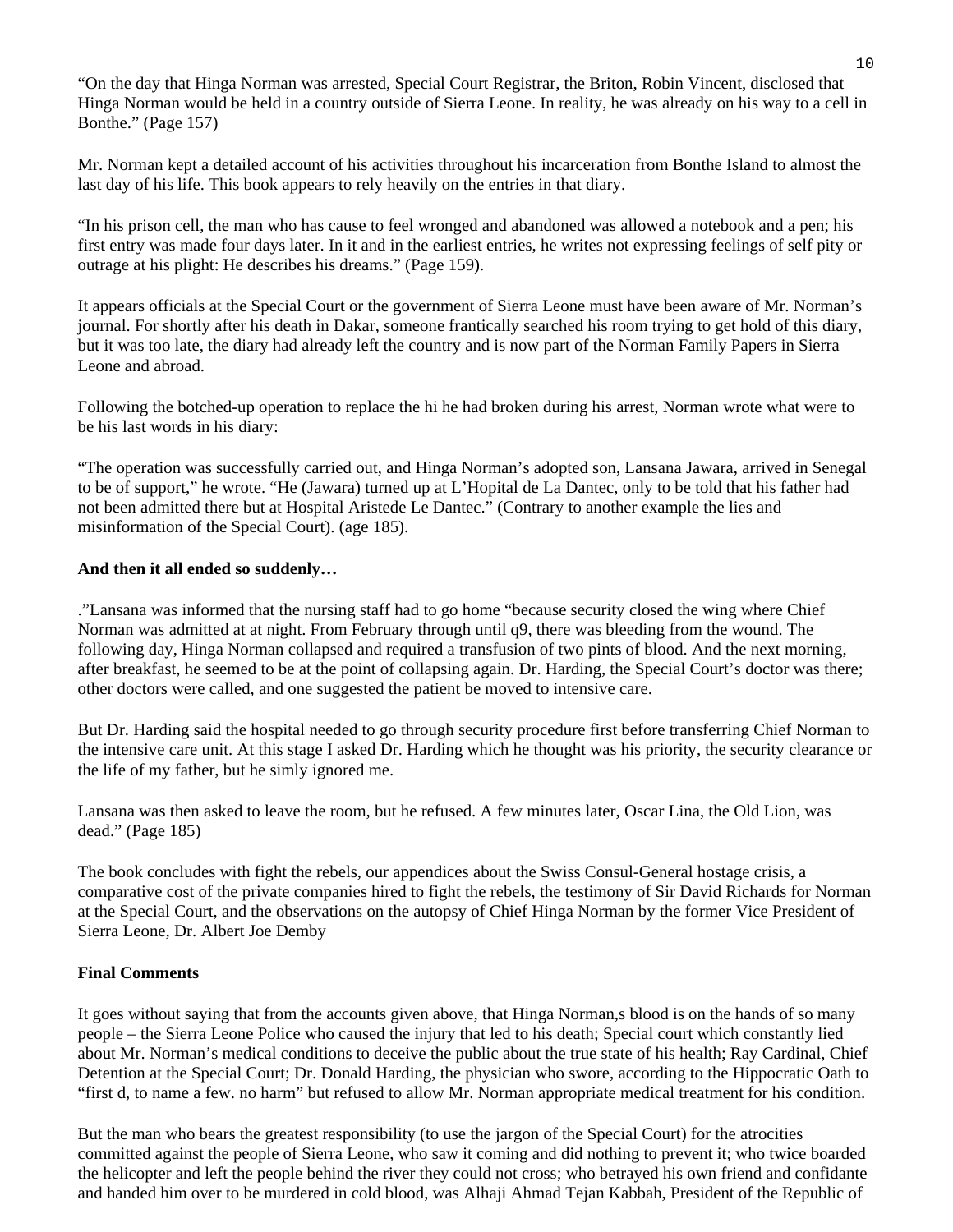Sierra Leone, 1996 – 2007. But if there was any redeeming value to Kabbah's betrayal and the subsequent death of Chief Hinga Norman, it is that he forever sealed the brotherhood among the three principal characters in this book: Peter Penfold, Kauata Fred Marafano and Samuel Hinga Norman.

One of the shortcomings of the book is that while it discusses at length the arrest, trial and subsequent death in prison of Chief Hinga Norman, it makes no mention of the two men who were indicted and tried along with him, former Director of War for the CDF, Moinina Fofana, and former High Priest (Chief Initiator) of the Kamajors, Allieu Musa Kondewa, the two main sources of the mystic and mystery of the Kamajor Society. Both men after being convicted of war crimes, crimes against humanity and ordinary humanitarian war for their part in restoring democratic government back to Sierra Leone are presently serving 15 and 20 year sentences at Mpanga Prisons in southern Rwanda.

Another problem I found with the book is that the year is often missing when discussing critical time lines as is the case with the arrival of Chief Peter Penfold in Sierra Leone. "In March (1997) a man arrived in the country who would become so committed to supporting this fragile democracy that it would cost him his diplomatic career...". Either the reader new the year or would have had to page back in order to find out the year Penfold arrived in the country, or would have to deduce that from the preceding discussions. If one is not a student or fan of military history, one might find the details of Fred's extraordinary years with the SAS somewhat tedious. But if one ignores such mundane details and focus on the extraordinary coincidence of Fred's military escapades, Penfolds diplomatic career and Norman's military and political careers, From SAS to Blood Diamond Wars becomes a living, breathing



account of the un-civil war in Sierra Leone.

Aside from the minor handicaps stated above, the book appears to have been well researched. Ross and Marafono seem to have gone to extraordinary lengths to uncover documents hitherto unheard of, or unavailable to the general public. In particular, Fred Marafono's own notes, conversations from the Norman's children, this writer's written submission to the Truth and Reconciliation Commission and perhaps, most crucial, the previously undisclosed diary of Mr. Norman.

#### *The late Samuel Hinga Norman.*

For those with detailed knowledge of the war in Sierra Leone, the book offers a refresher course. For others with little or no knowledge of the war, the book connects the dots and fills the gaps of knowledge of events one may have heard of without the proper context. It may

well be the first and perhaps only detailed account of the war from the points of view of those who fought on the side of the people and government of Sierra Leone.

In one version of the song, War is Hell, the writer says:

Close your eyes, say goodbye, and take your last breath Death and destruction is all you'll ever know.

The purpose of war – the only purpose of war, in my opinion – is to kill or be killed. Only dreamers and extreme



idealists hope otherwise. In that sense, there is no such thing as war crimes or crimes against humanity in the course of human warfare, because war itself is a crime against humanity. The war in Sierra Leone was no exception. This is the stage on which Peter Penfold, Fred Marafono and Hinga Norman acted out the last scene of some thing akin to a Greek tragedy. For Fred and Penfold, it was the beginning of the end of their brilliant careers as soldier and diplomat, respectively. For Norman, it was the end of his life. As he once told me during a visit to the United States, he did not kill people because he hated them or out of malice or revenge. He killed people – when he had to - because that was his job as the principal defender of the State and the people.

*Peter Komrabai Penfold.*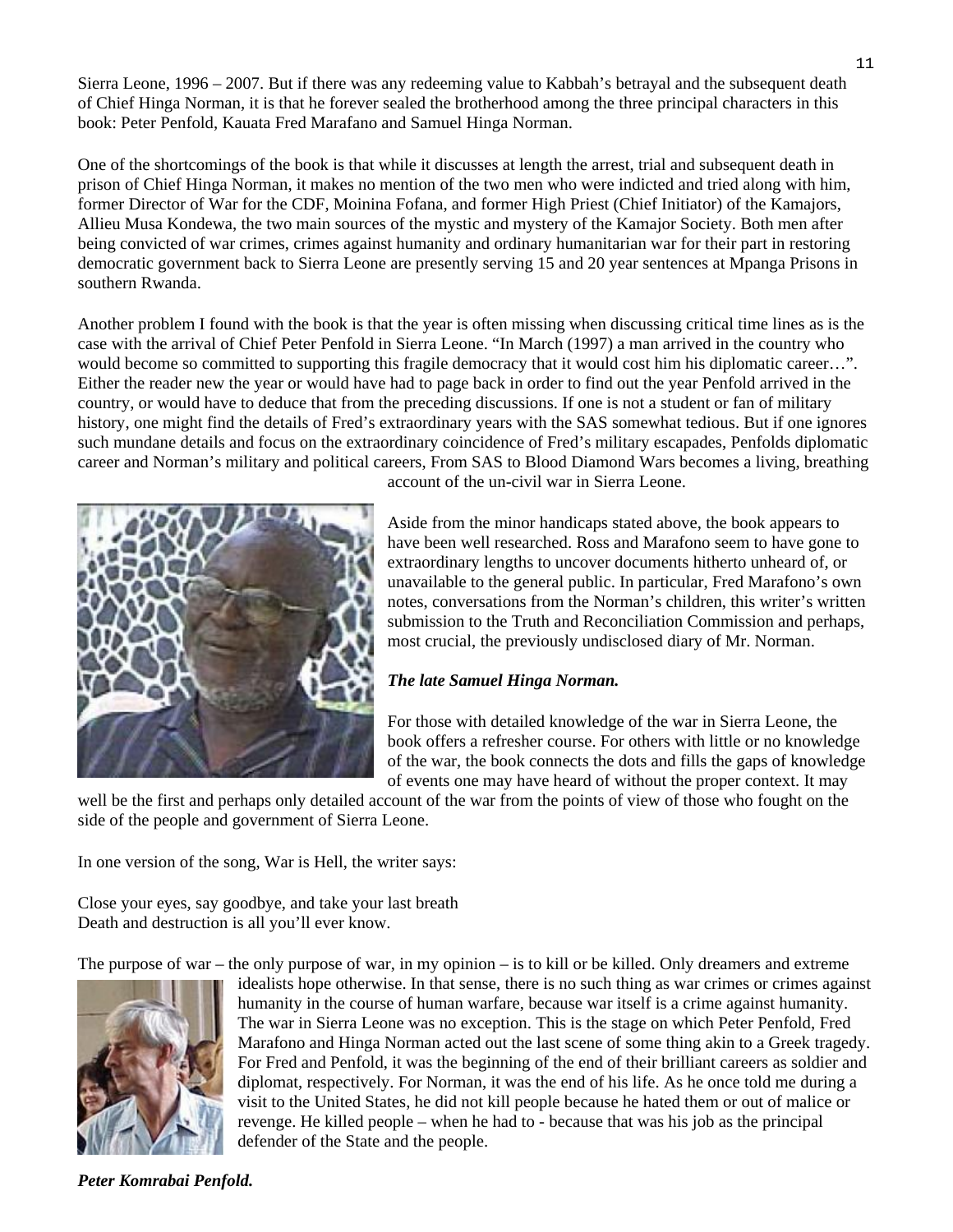From SAS to Blood Diamond Wars was formally launched June 30, 2011 in London. The Sierra Leone High Commissioner to the United Kingdom, H.E. Eddie Turay, and former High Commissioner of the United Kingdom to Sierra Leone, Chief Peter Penfold, as well as members of the family of Late Chief Samuel Hinga Norman graced the occasion. The book is available in hardcover in the United States from Amazon.com, Barnes & Noble or Pen & Sword, the publishers as well as a variety of on-line sources from \$26.00 – 39.00. It is inspiring as it is informative. It leaves us with the question we have all asked ourselves over and over: What if? What if there had been no Fred Marafono, no Peter Penfold, no Hinga Norman? Would there be today a place called Sierra Leone?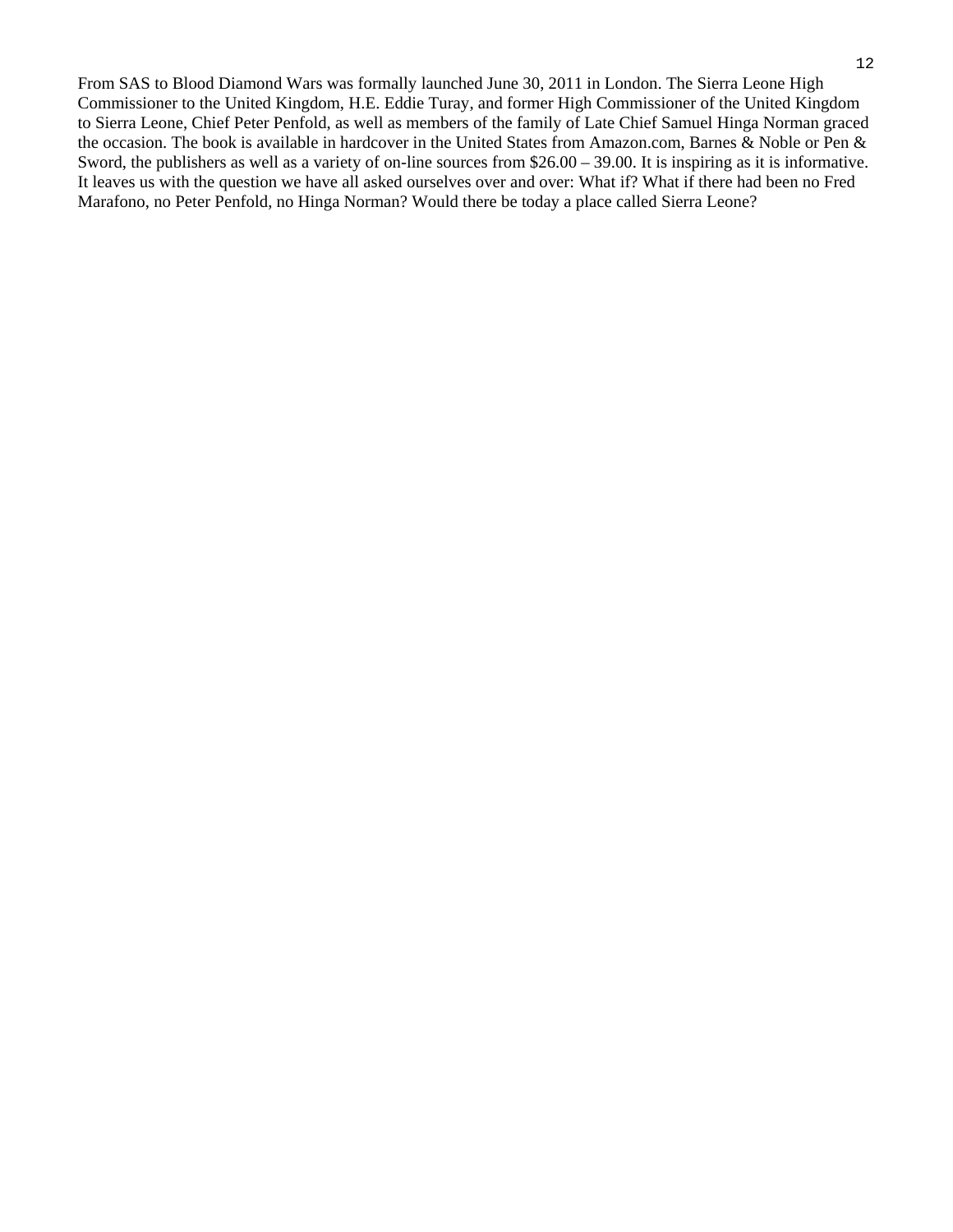# BBC Online Monday, December 12, 2011

# **Africa's Fatou Bensouda is new ICC chief prosecutor**

# By Farouk Chothia BBC Africa



*With the African Union (AU) having been a fierce critic of outgoing International Criminal Court chief prosecutor Luis Moreno-Ocampo, it will be hoping for a better relationship with his successor, Fatou Bensouda - the first African to hold a top post at the ICC.* 

The AU lobbied intensely for the 50-year-old Gambian, endorsing her candidature in June after repeatedly accusing Mr Moreno-Ocampo - an Argentinian whose nine-year term expires next year - of selective justice by only investigating atrocities in Africa.

"Frankly speaking, we are not against the ICC. What we are against is Ocampo's justice," AU commission chairman Jean Ping said earlier this year.

Bensouda clearly satisfied all of the political and merit-based criteria to become the ICC's chief prosecutor" *Mark Kesten Law blogger*.

"What have we done to justify being an example to the world? Are there no worst countries, like Myanmar [Burma]?"

The appointment of Mrs Bensouda, who has been Mr Moreno-Ocampo's deputy throughout his tenure, is expected to be unanimously approved at a meeting of the legislative body of the ICC, the Assembly of States Parties (ASP), in New York on Monday.

Mrs Bensouda, a former senior legal adviser at the International Criminal Tribunal for Rwanda, which is trying key figures responsible for the 1994 genocide in the Central African state, got the job ahead of three other short-listed candidates.

They were Andrew Cayley, the British co-prosecutor at the Khmer Rouge Tribunal in Cambodia; Tanzania's chief justice Mohamed Chande Othman; and Canadian war crimes specialist Robert Petit.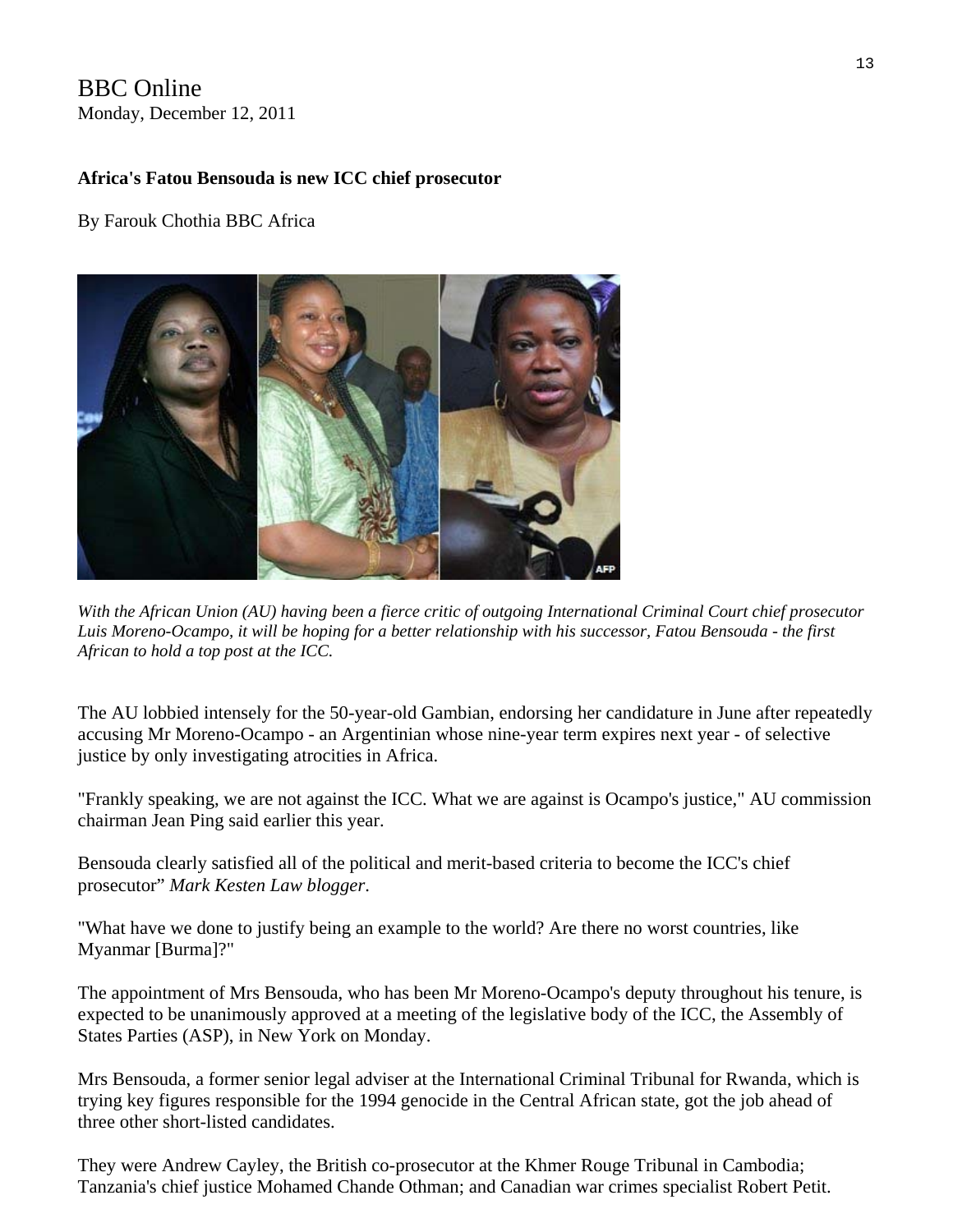"The AU has been adamant that an African candidate would be selected, and they got their wish," writes UK-based law blogger Mark Kesten on the Justice in Conflict blog.

He says the AU's hand was strengthened by the fact that African countries form the largest bloc in the ASP. Yet the ICC's various organs - including the presidency and registry - were headed by people from other continents.

"Bensouda clearly satisfied all of the political and merit-based criteria to become the ICC's chief prosecutor," Mr Kesten says.

# **'Great intellect'**

Born into a polygamous family - her father had two wives - Mrs Bensouda is married to a Gambian-Moroccan businessman. They have three children - one of whom is adopted.



*Fatou Bensouda vows to continue championing the cause of African victims* 

"I come from a big family, let's say it that way," she said in an interview earlier this month with the AFP news agency.

She told the BBC's Newshour programme that her African background would give her an additional insight into life on the continent, which would help her perform her new job.

However, she said she had been "proud" to have worked with Mr Moreno-Ocampo and so may not bring a radically different approach.

Mrs Bensouda was once a politician, with Gambian President Yahya Jammeh - who took power in a coup in 1994 and is accused of harassing the opposition and the press - appointing her as justice minister in 1998.

But the two fell out and Mr Jammeh sacked her about two years later.

"She was relieved of her duties while she was abroad," Gambian opposition leader Ousainou Darboe told the BBC.

# **Fatou Bensouda at a glance**

- Grew up in the Gambian capital, Banjul
- Father was a civil servant
- Studied law in Lagos, Nigeria
- Became The Gambia's first international maritime law expert
- Joined the justice ministry in 1987 as a deputy public prosecutor
- Became Gambian attorney general and justice minister in 1998
- Worked for Tanzania-based International Criminal Tribunal for Rwanda
- Deputy Chief Prosecutor at the ICC since 2004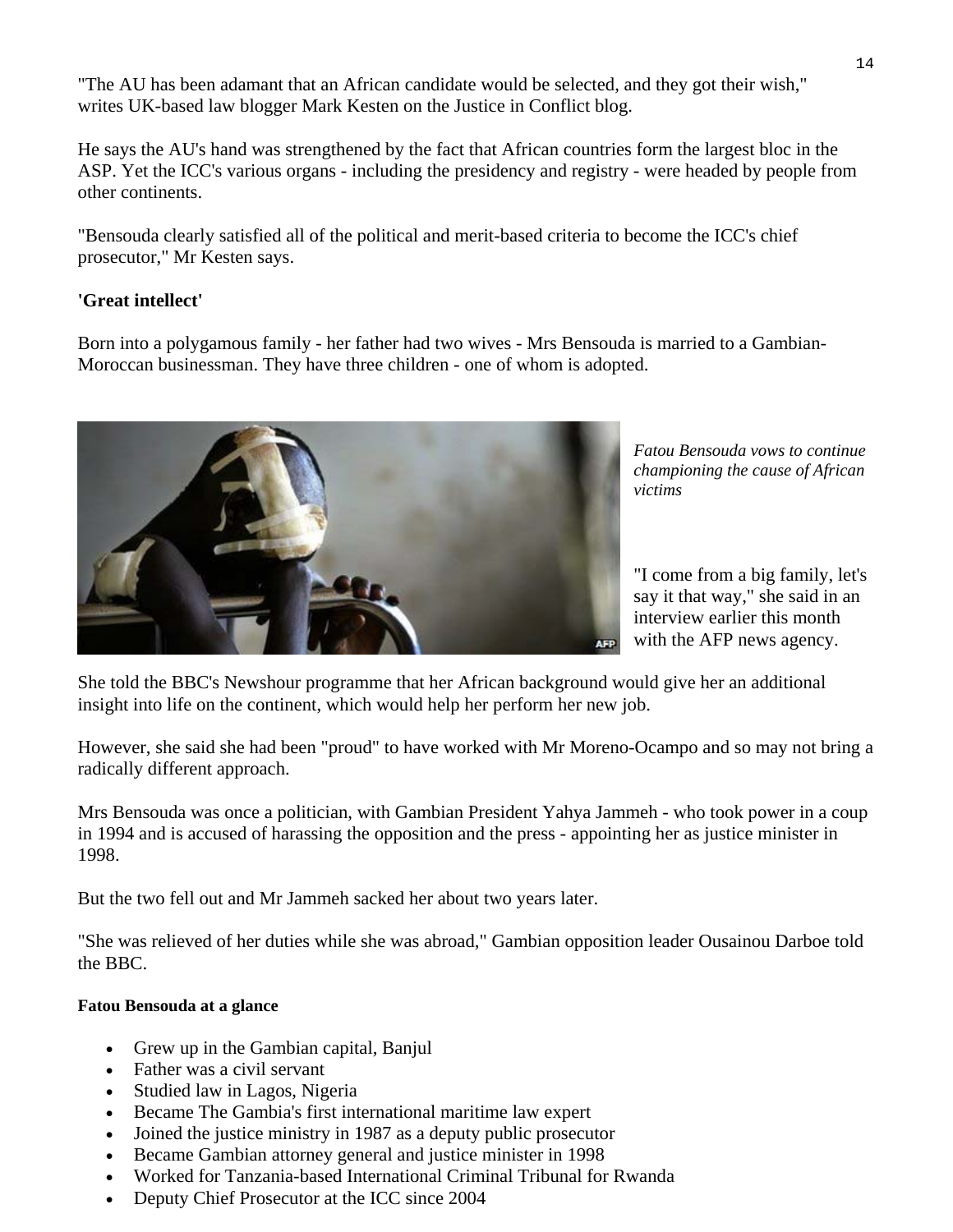"She is a fantastic person, and showed genuine concern about human rights issues [in The Gambia]."

Mrs Bensouda's appointment as chief prosecutor has been welcomed in the legal profession and among non-governmental organisations.

"She always struck us a very thoughtful person of great intellect," says Human Rights Watch senior counsel Liz Evenson.

A senior lecturer at the Melbourne Law School in Australia, Kevin Jon Heller, says Mr Cayley would have been an "excellent" chief prosecutor, but Mrs Bensouda was also "very qualified" for the job.

"She offers the best of both worlds - an ICC insider who offers institutional continuity, which will be critical in the coming years, but has a strong, independent voice that has not been tainted by Moreno-Ocampo's incompetent tenure," he writes on the Opinio Juris blog.

"Having spoken to numerous individuals involved in the ICC, from OTP [Office of The Prosecutor] staff to legal officers in chambers to defence attorneys, it is clear that Bensouda was the primary reason that the OTP didn't fall completely apart over the past eight years."

*We say that the ICC is targeting Africans, but all of the victims in our cases in Africa are African victims" Fatou Bensouda Incoming ICC chief prosecutor* 

"I have also had the good fortune to spend time with Bensouda over the past couple of years. She is, to put it mildly, an incredibly impressive woman: smart, articulate, thoughtful (a welcome change from Moreno-Ocampo) and compassionate."

South Africa-based legal expert Shadrack Ghutto believes that Mrs Bensouda will keep a lower profile than Mr Moreno-Ocampo.

"He had a media-attracting personality and a propensity to make pronouncements before going through judicial processes," Mr Ghutto told the BBC.

"The chief prosecutor must not overshadow the court. I think it will now come to the fore."

The ICC has so far investigated conflicts in seven countries - all in Africa: Sudan; Libya; Ivory Coast; Kenya; Uganda; the Democratic Republic of Congo; and the Central African Republic.

Several of the cases are in court, with a verdict in the first trial - that of eastern DR Congo militia leader Thomas Lubanga - expected early next year.

#### **'No shrinking violet'**



"For many observers, it [the case] has been going on for too long, but a lot of things needed to be worked out," says Ms Evenson of Human Rights Watch.

*Luis Moreno-Ocampo has antagonised Africa's leaders*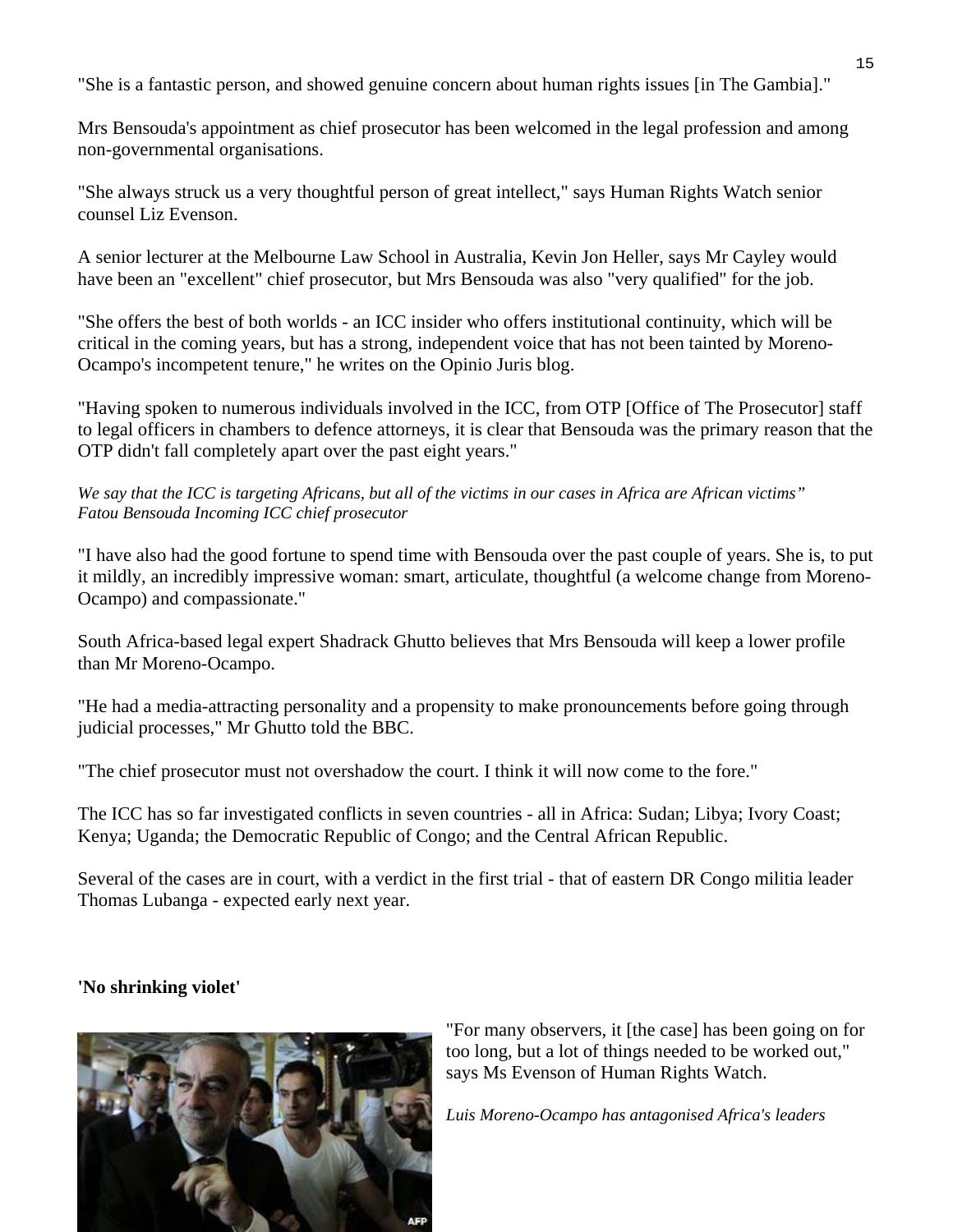"The two other trials [including that of former DR Congo vice-president and rebel leader Jean Pierre-Bemba] are going much more quickly."

Despite AU accusations of "selective justice", Mrs Bensouda is unapologetic about the ICC's focus on African conflicts.

"We say that the ICC is targeting Africans, but all of the victims in our cases in Africa are African victims," she said earlier this year.

"They are not from another continent. And they're the ones who are suffering these crimes."

Mr Heller says that while Mrs Bensouda will avoid "needlessly alienating" governments, he expects her to vigorously pursue justice.

"From what I know about her, she'll do what she believes is right - no matter how many feathers get ruffled. So if states think they are getting a shrinking violet, they're bound for serious disappointment," he says.

Mr Ghutto says for the sake of the ICC's credibility, Mrs Bensouda must address concerns that only Africans are being targeted by investigating conflicts in other parts of the world.

"The court has to be seen to be international in the way it operates," he says.

"Cases must be brought without fear, favour or prejudice."

The ICC says it is conducting preliminary investigations into eight other countries, including Afghanistan, Colombia and Korea.

Ms Evenson says part of the problem is that many powerful states, including the US and China, have refused to recognise the ICC, meaning that they cannot be investigated unless the UN Security Council which is a "highly politicised" body - agrees.

"There has to be pressure to get more countries to join the ICC," she says.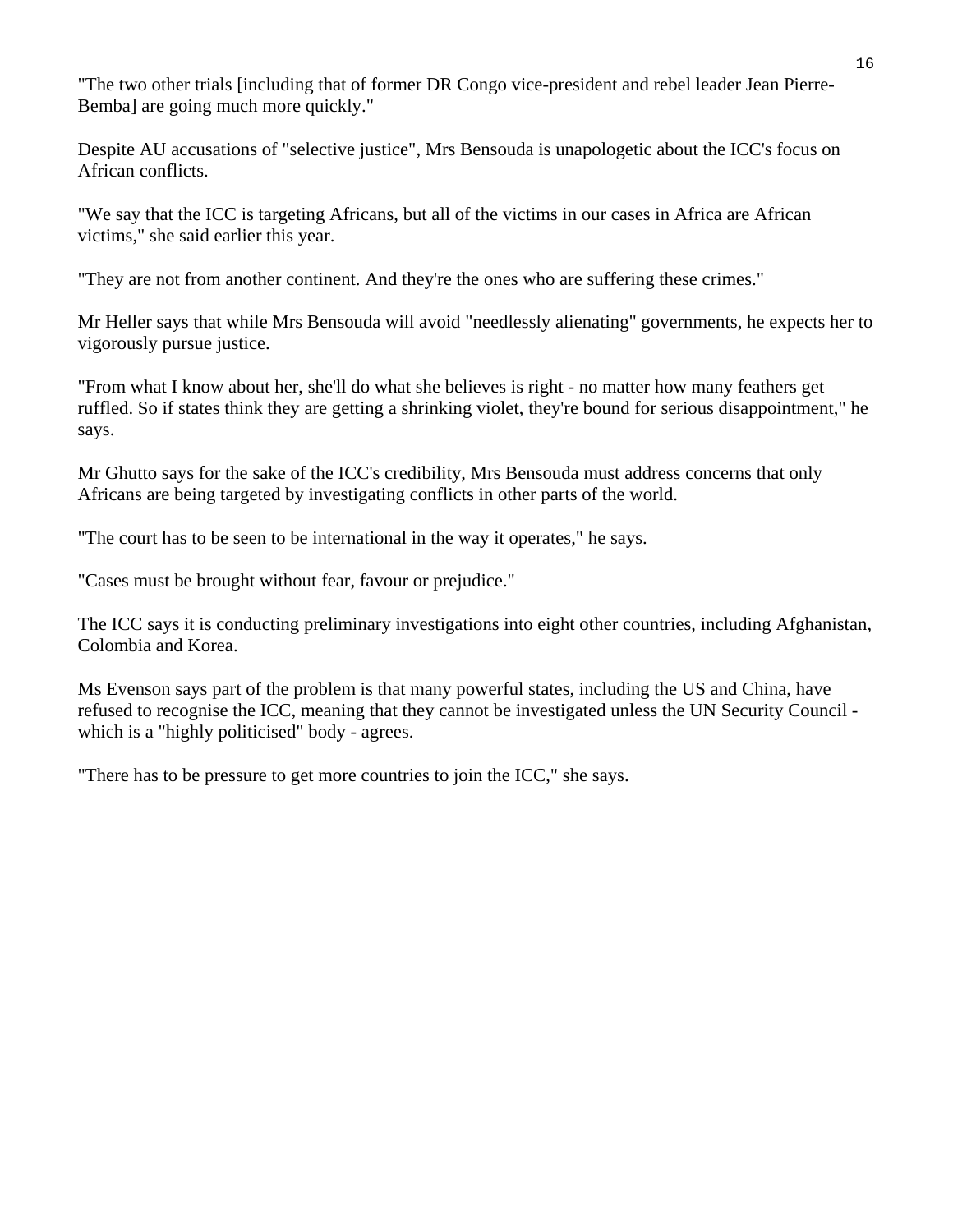# Reuters Monday, 12 December 2011

# **Horrifying legacy of Khmer Rouge**

They robbed a country of an entire generation and deserve to pay the ultimate price for their foul work

# Simon Kent, Toronto Sun



*Former Khmer Rouge leader "Brother Number Two," Nuon Chea, in the court room at the Extraordinary Chambers in the Courts of Cambodia on the outskirts of Phnom Penh last week.* 

There was a strange, little-remarked quote buried in the international news last week that shouldn't go unchallenged.

The No. 2 leader of Cambodia's brutal Khmer Rouge regime told a court in Phnom Penh he and his murderous comrades were not "bad people."

Further, Nuon Chea, trusted deputy of Pol Pot and one of three Maoist leaders accused of crimes against humanity at a UN-backed tribunal, denied any wrong doing.

Which must be news to the few remaining relatives of the estimated 2.2 million Cambodians who died during the Khmer Rouge's 1970s reign of terror.

It must also surprise the 1,100 Canadian military personnel assigned to Cambodia between February 1992 and September 1993 to serve in the United Nations Transitional Authority Cambodia (UNTAC).

Canada provided the military component of UNTAC with staff officers, force communications specialists and mine clearance personnel. The latter did their dangerous work on the Mekong River and inland at the disputed Thai/Laotian border.

I was there to cover both the ceasefire and lead-up to the 1993 elections. Like the Canadian servicemen and women, I saw the Khmer Rouge's legacy first hand.

Walking the streets of the capital was a journey through an open wound. An occupying Vietnamese army had just been booted out after they had supplanted the Khmer Rouge in 1979.

The evidence of occupation was everywhere, from ruined infrastructure to entire family groups wiped from the face of the earth.

The Khmer Rouge were efficient, cold-blooded murderers.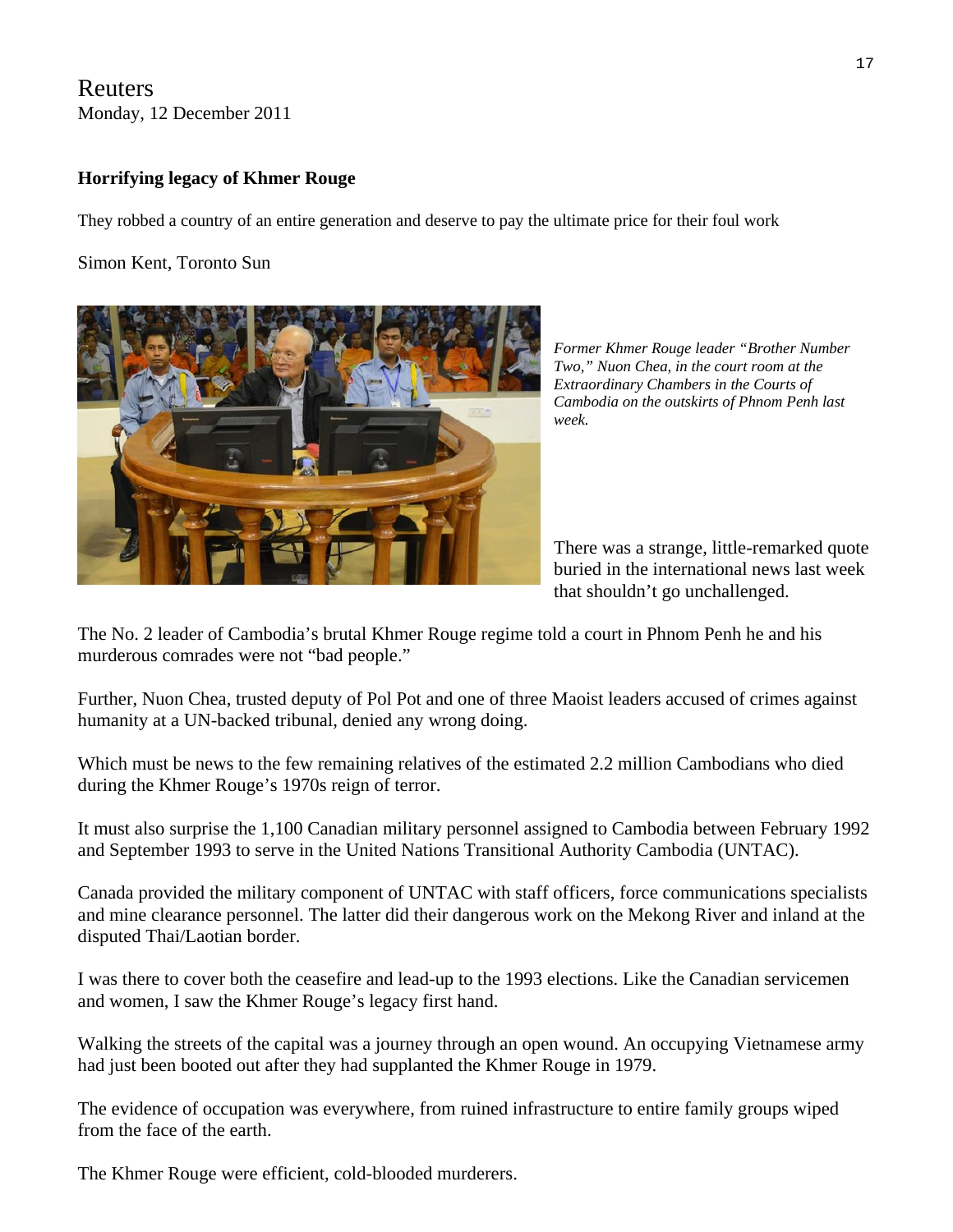A few days after they assumed full control in 1975 they ordered concrete poured into Phnom Penh's major sewers.

Then they turned off the water and electricity and emptied the hospitals of patients.

They announced Year Zero and all history of what they called Democratic Kampuchea was to begin from that moment onwards.

"Dear Leader" Pol Pot's agrarian revolution required the abandonment of the capital and movement of all city dwellers to the countryside.

What follows is some of what I heard, first-hand, from the survivors.

Tens of thousands of men, women and children, everyone from the young to grandparents, were marched into the fields.

Those who fell by the wayside were shot on the spot. No time for burials. Relatives just had to keep marching.

The Khmer Rouge asked anyone wearing glasses to step to one side. They were shot. In their perverted belief system, anyone with glasses was an intellectual, to be killed.

Soft hands? You were unaccustomed to the toil of the proletariat and shot.

Speak a foreign language? Possess a university degree? Pregnant or carrying a child? All executed by the roadside.

The Khmer Rouge turned the city's beautiful main library into a piggery. It was next to the major international press accommodation in the crumbling French colonial Hotel Le Royal.

Every morning, I'd step out into the clamour of an open city to be surrounded by young boys with AK-47s slung over their shoulders touting a motorbike ride/lunch/sightseeing/their sister — perhaps all four. The cost was around \$5 US.

There was no inside or outside the wire as you'd find in contemporary militarized cities like Kabul or Baghdad.

Just chaos and nights of wild gunfire in the distance.

Before I left Cambodia I went to the infamous killing fields, where those who eventually stopped toiling in the fields were murdered.

It was a square kilometer pile of bones and bits of discarded clothing, paper, trenching tools and open pits of more bones.

So, in a way, Nuon Chea is right. The Khmer Rouge weren't "bad people".

They were far worse. They robbed a country of an entire generation. They deserve to pay the ultimate price for their foul work.

The trial of Nuon Chea continues this week.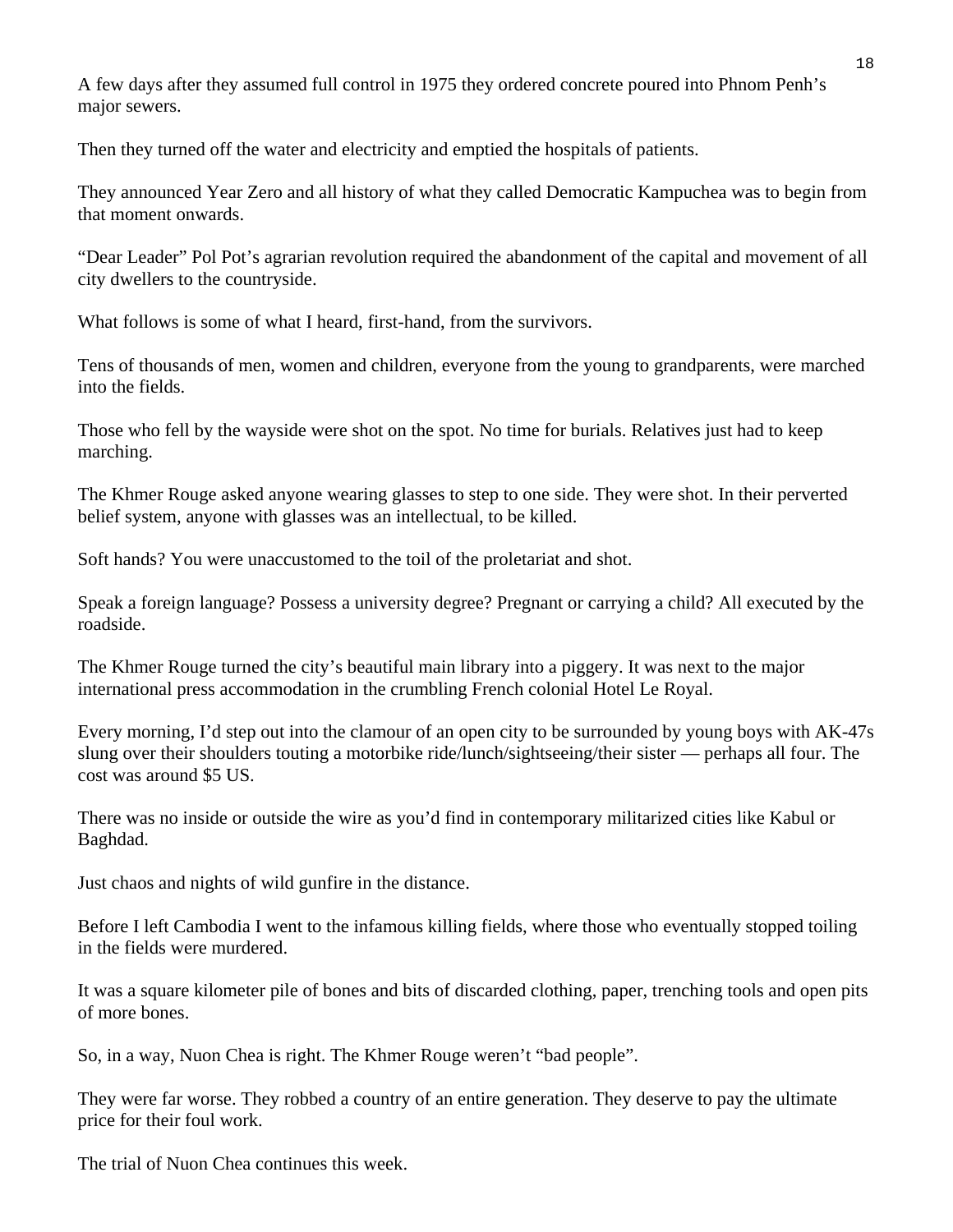BBC Online Tuesday, 13 December 2011

# **ICC refers Malawi to UN over Sudan's Bashir**



*African leaders have called for the ICC to suspend President Omar al-Bashir's arrest warrant* 

The International Criminal Court (ICC) has referred Malawi to the UN Security Council for refusing to arrest Sudan's President Omar al-Bashir.

Malawi hosted Mr Bashir in October in defiance of an ICC arrest warrant for him on charges of genocide in Darfur.

Malawi said Mr Bashir enjoyed presidential immunity, and it would not violate African Union policy by arresting him.

Three other African countries have already been referred to the Council.

These include Kenya, where a judge last month issued his own warrant for Mr Bashir's arrest, sparking a diplomatic row, which was resolved after Kenya's government said it would not arrest Sudan's president.

Many African leaders accuse the ICC of only investigating alleged war crimes in Africa and ignoring those committed elsewhere.

Immunity rejected

Mr Bashir was the first head of state to be indicted by the ICC, which accused him of genocide and war crimes in Darfur.

He denies the charges, saying they are politically motivated.

#### **Accusations against Omar al-Bashir**

#### **Genocide**

- Killing members of the Fur, Masalit and Zaghawa ethnic groups
- Causing these groups serious bodily or mental harm
- Inflicting conditions of life calculated to bring about these groups' physical destruction

#### **Crimes against humanity**

- Murder
- **Extermination**
- Forcible transfer
- Rape
- Torture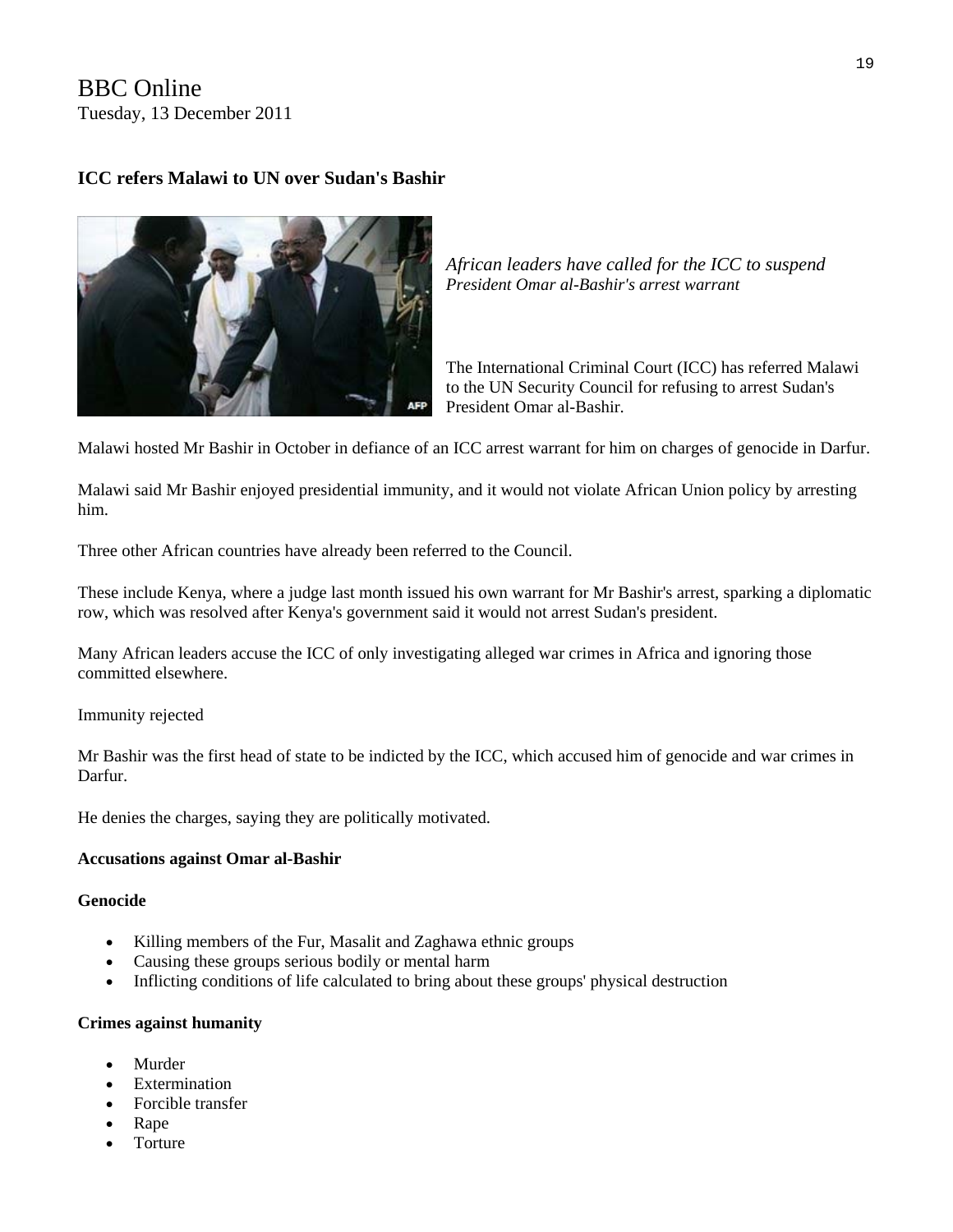#### **War crimes**

- Attacks on civilians in Darfur
- Pillaging towns and villages

ICC spokesman Fadi el-Abdallah told the AFP news agency it would be up to the UN Security Council to "determine what measures they will judge appropriate" against Malawi.

Malawi has ratified the treaty establishing the ICC but said it was not its "business" to arrest Mr Bashir.

The ICC said its judges rejected the argument that Mr Bashir enjoyed immunity as a head of state.

"The judges noted that immunity for heads of state before international courts has been rejected time and time again, dating all the way back to World War I," [it said in a statement.](http://www.icc-cpi.int/NR/exeres/B550CFFD-EB99-4940-A513-6A0C53B4B8C1.htm)

Chad, Kenya and Djibouti have also been referred to the UN Security Council for refusing to arrest Mr Bashir, even though they recognise the ICC.

Last month, a Kenyan court criticised the government for failing to arrest Mr Bashir when he visited in August and issued its own warrant.

Kenyan Foreign Minister Moses Wetangula said the government would appeal against the ruling and it would not arrest Mr Bashir if he visited again.

"We have voiced concerns about the manner in which the ICC has been pursuing African leaders and leaving leaders with much, much heavier responsibility of human rights and murderous actions," he said, pointing to the conflicts in Iraq and Afghanistan.

Some 2.7 million people have fled their homes since the conflict began in Darfur in 2003, and the UN says about 300,000 have died - mostly from disease.

Sudan's government says the conflict has killed about 12,000 people and the number of dead has been exaggerated for political reasons.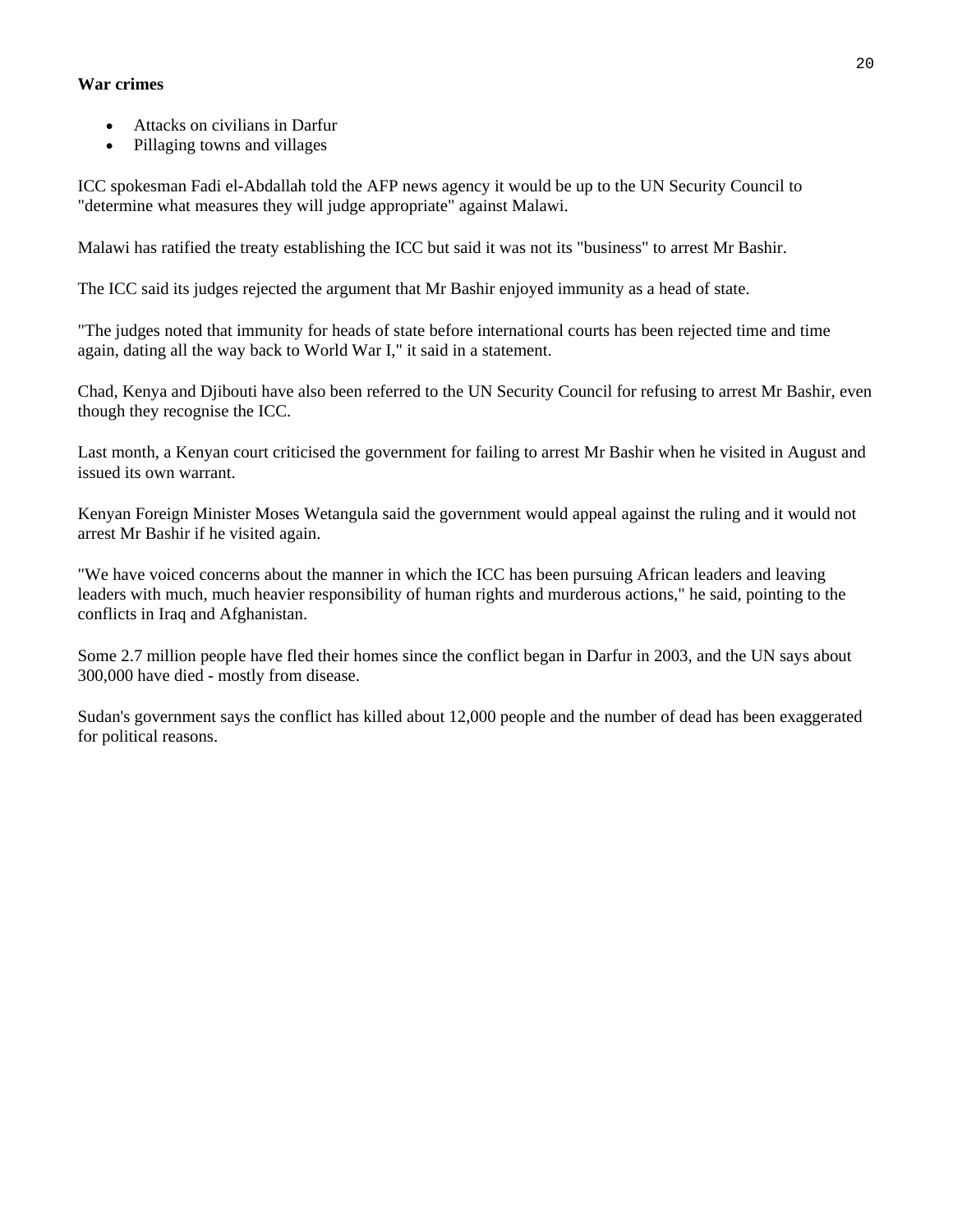# **Africa: The Call for Africa to Arrest Former President George Bush**

Paul Yeenie Harry

The Issues Desk wishes to look at Amnesty International's recent call for either of three African countries to which former President George Bush were to visit to arrest the former president for international crimes. The countries are Ethiopia, Tanzania and Zambia.

Frankly, Amnesty International is one of those international organizations that we regard highly, not because of its name, but because of the kind of work it has done and is doing in the interest of humanity, justice, good governance and accountability around the world.

Amnesty International's audacity and tenacity to call for the apprehension of President George Bush is a move that further stamps the organization's unbiasedness and seriousness. The organization called for and supported the arrest and trial of Charles Taylor. It called for and supported the arrest and trial of Laurent Gbagbo. They are two former African leaders. Amnesty International called for the trial of the late Muammar Gaddafi. He, too, was an African leader. It has also called for the trial of Omar Al-Bashir, another African leader.

Who would be brave to accuse Amnesty International of supporting the arrest and trial of only African leaders in the face of its open and sustained campaign to arrest and prosecute George Bush for international crimes, including torture? The organization has lived up to the true meaning of its name and functions.

Many have said that the failure of the International Criminal Court to issue an arrest warrant on George Bush or about prosecuting him shows that the ICC is biased towards leaders of developing or African countries. Those accusing the ICC indicate that, besides the late Milosevic of Bosnia-Herzegovina, all the other leaders whose arrests have been announced, or whose trials have started, are African leaders.

It is not only the ICC that is silent on the arrest or trial of George Bush. All western governments are silent on it, too. Great Britain has said nothing about it. France has said nothing about it. Canada has not said a word. Australia is no different.

On the arrest and trial of Charles Taylor, they were all on it day and night. They continued the campaign until Taylor was arrested and sent to The Hague for prosecution. And there are reports that they - the same western governments - will see to it that he Taylor is found guilty and imprisoned somewhere in their world. The mention of Taylor in this fashion does not suggest that I oppose his prosecution.

They - the same western governments - got behind Laurent Gbagbo until he was arrested and sent to The Hague. Like in the case of Taylor, it is believed that he, too, will be found guilty, no matter what, and will be imprisoned somewhere in their world. Discussing the arrest and trial of Laurent Gbagbo does not in any way presuppose that I am against his prosecution.

The same western governments sought the arrest of Gaddafi. They issued an arrest warrant and wanted him apprehended and prosecuted badly. And it is believed that he would have been found guilty, no matter what. I would have really loved to see Gaddafi stand trial.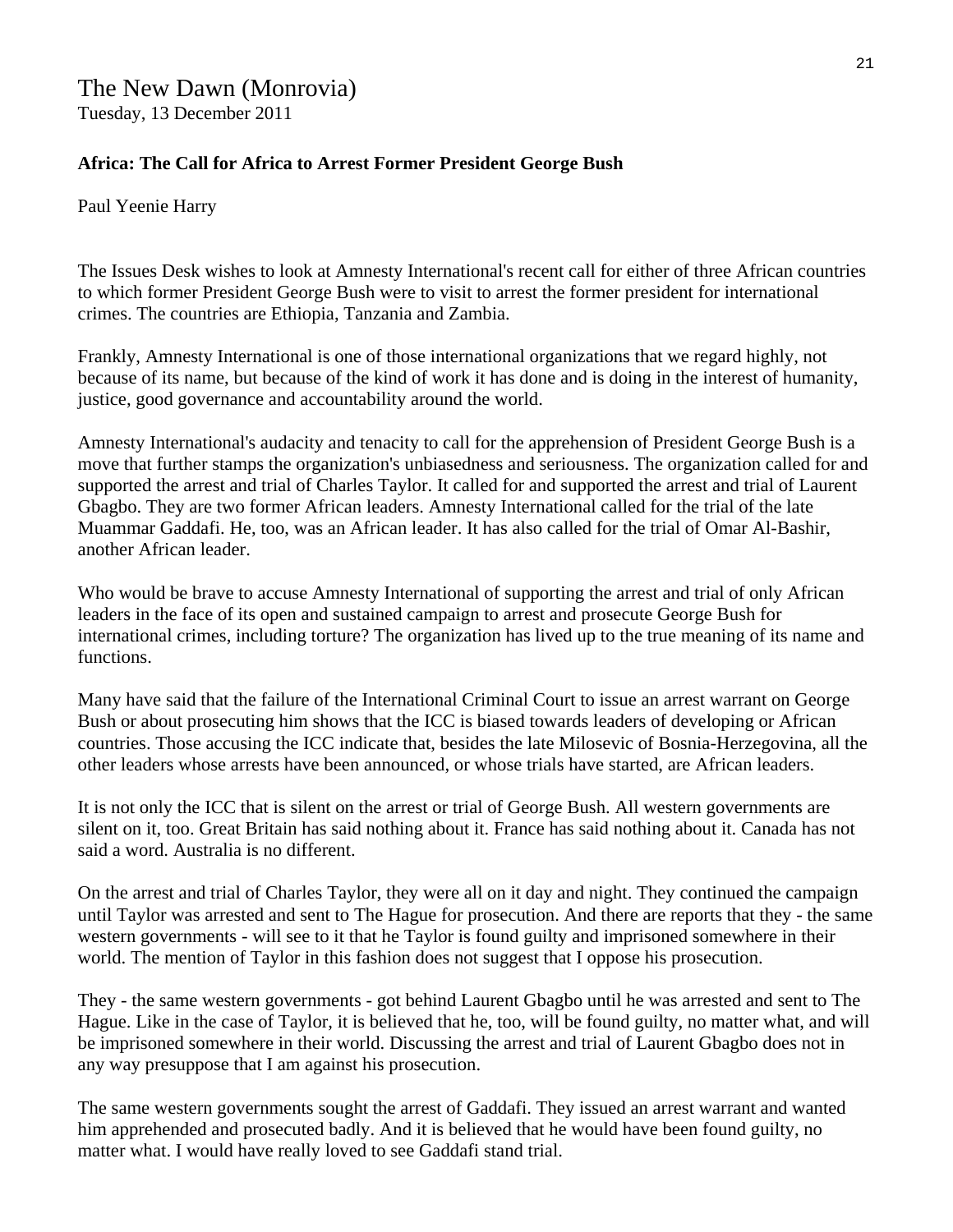The same group has been seeking the arrest and subsequent prosecution of Omar Al-Bashir of Sudan. They want him to be sent to The Hague. They may stick behind it tenaciously until he is arrested and dragged before the Court. Am I against his prosecution? Not at all.

The point being made is that many believe that western governments and leaders are quick to support or announce the prosecution of African leaders who are believed to have committed war crimes or crimes against humanity, but the same governments and leaders refuse to say anything about the arrest or prosecution of leaders of powerful nations or western countries, leaders who, too, are believed to have committed similar crimes. There is the argument that the talk about the arrest and trial of all these African leaders is all about the West's desire to "punish" certain African leaders for things they (the African leaders) did or refused to do. It is said that it is more about international politics than about international justice, and that there is no fair play in it, as it is done selectively.

But, again, when one considers the entire scenario, one soon realizes that it is in Africa where the governments and leaders have suffered their people the most. It is the place where the governments relish suppressing their own people, including the opposition. Yoweri Museveni remarked recently that he would put the opposition leaders of Uganda in his mouth, chew them and spit them out. It is Africa that has Paul Biya, Robert Mugabe, Yoweri Museveni. It is the same Africa that had Samuel Doe, Muammar Gaddafi, Adi Amin, Charles Taylor and Laurent Gbagbo. If it is about instituting justice for the poor and the voiceless, then it may not matter much whether it is only African leaders who are being prosecuted or not.

# **The Call to Arrest George Bush**

Some believe that certain powerful leaders like Vladimir Putin of Russia and former President George Bush of the US have committed crimes against humanity. It is said that Putin has committed war crimes and crimes against humanity against the people of Chechnya. Some say Bush committed war crimes against the people of Iraq. Still, others say that he is guilty of water boarding, which is a form of torture under international law. The Bush administration has admitted to it. Mr. Bush himself, as well as former president Cheney, has admitted using water boarding to extract information from individuals they arrested in the "war against terror."

In spite of this, no western governments or leaders have suggested or campaigned for the arrest or prosecution of Mr. Bush. The International Criminal Court (ICC) has not issued an arrest warrant on Bush or suggested the possible prosecution of Mr. Bush. In essence, Bush's case is unlike Taylor, Gbagbo, Taylor, Bashir and others whose arrest orders were announced and known by almost all citizens and governments.

In the absence of this information, how can Amnesty International ask African countries to arrest Mr. Bush? Does Amnesty International want to put Africa against the United States or the rest of the western world? This is what our people would call "putting trouble in Africa's pocket." No, Africa's pocket is too small for such a trouble. The trouble doesn't fit there.

Leave Africa alone on this one. It is too feeble for such trouble. Like the Rock mentioned in Daniel Chapter 2, Africa will feel it if it knowingly falls onto the Rock. It will feel it even more if the Rock falls onto it. Leave Africa out of this one. It lacks the resources to deal with the trouble.

But why should Africa be the continent to arrest a US President, whether former or current, when that president has not even been indicted by an international court? Why should Africa even be asked in the process, when there is no arrest order? That trouble is too big for Africa's pocket. It is too huge for Africa; it can't get over it. It is wide for Africa; it can't get around it.